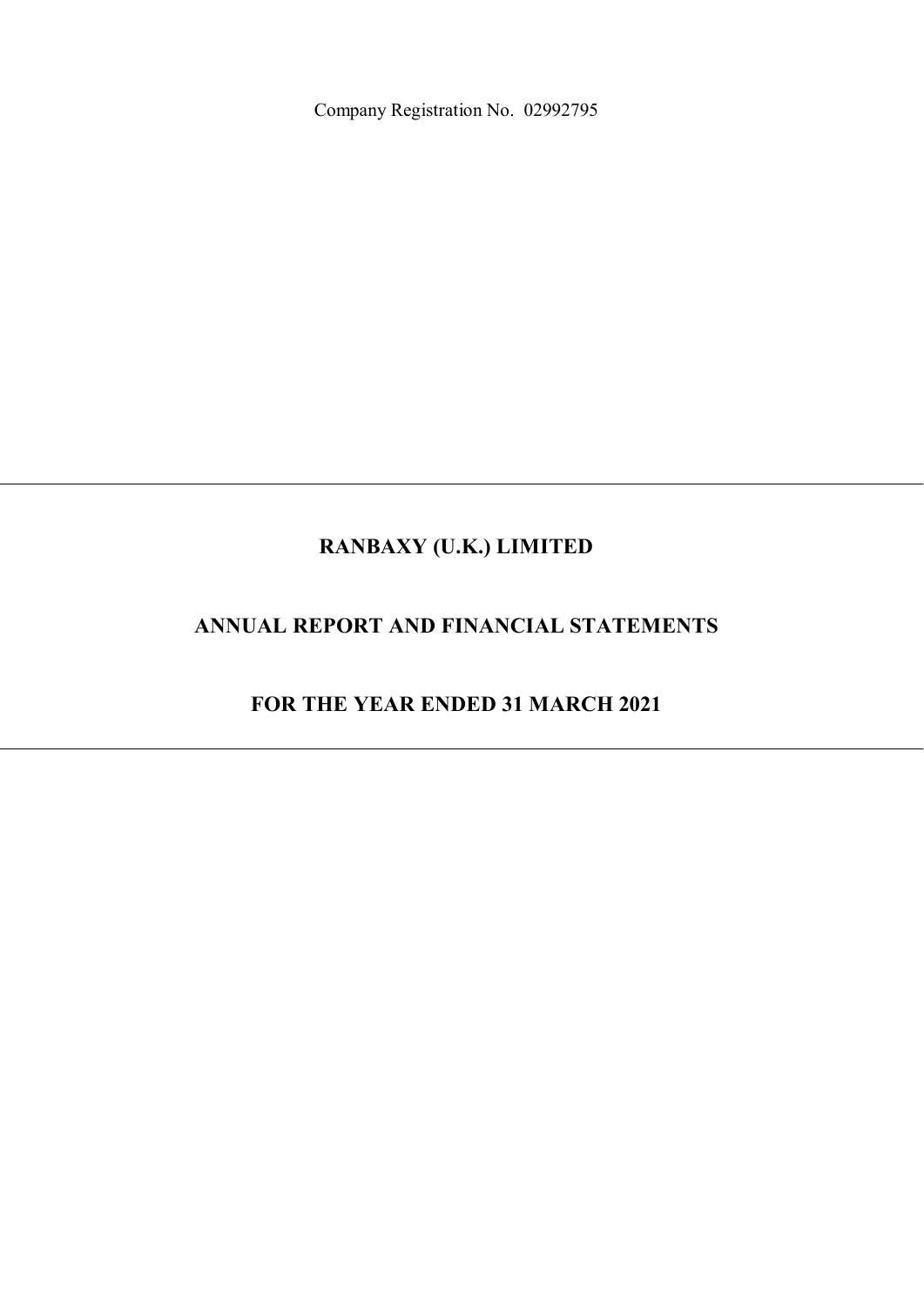# **CONTENTS**

|                                                                          | Page(s)      |
|--------------------------------------------------------------------------|--------------|
| Company Information                                                      | $\mathbf{2}$ |
| Strategic Report                                                         | $3-4$        |
| Directors' Report                                                        | $5-6$        |
| Independent Auditor's Report to the members<br>of Ranbaxy (U.K.) Limited | $7-10$       |
| Statement of Income and Retained Earnings                                | 11           |
| <b>Statement of Financial Position</b>                                   | 12           |
| Notes to the Financial Statements                                        | $13 - 23$    |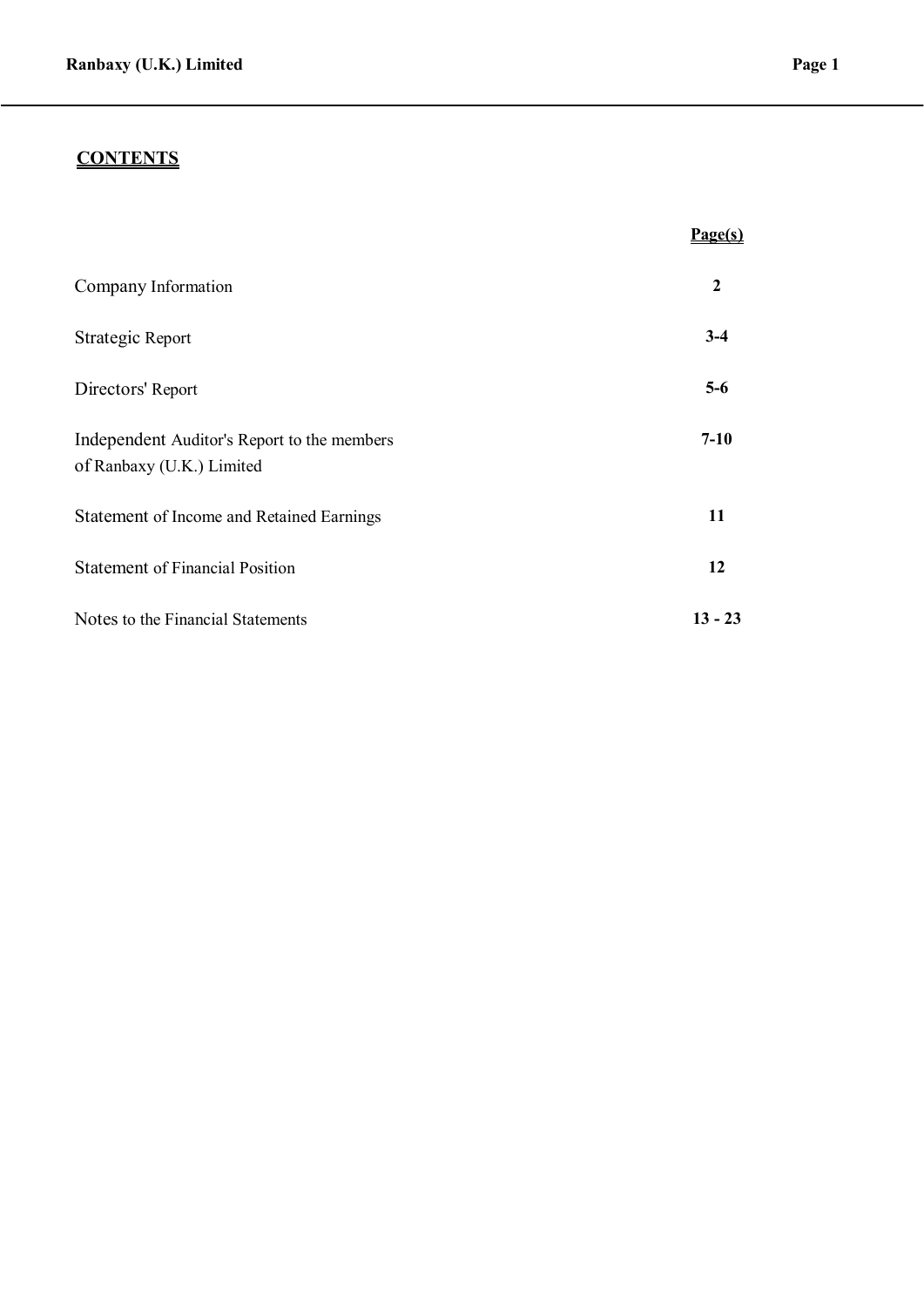## **Company information**

| <b>DIRECTORS</b>         | Ms Hellen de Kloet           |
|--------------------------|------------------------------|
|                          | Mr Prashant Savla            |
|                          | Mr B Van Vliet               |
|                          |                              |
| <b>REGISTERED OFFICE</b> | 5th Floor, Hyde Park Hayes 3 |
|                          | 11 Millington Road, Hayes    |
|                          | Middlesex, UB3 4AZ           |
|                          |                              |
| <b>BANKERS</b>           | <b>HSBC Bank Plc</b>         |
|                          | 92 Kensington High Street    |
|                          | Kensington                   |
|                          | London                       |
|                          | <b>W8 4SH</b>                |

**AUDITOR** Moore Kingston Smith LLP Devonshire House 60 Goswell Road London EC1M 7AD

# **COMPANY NUMBER** 02992795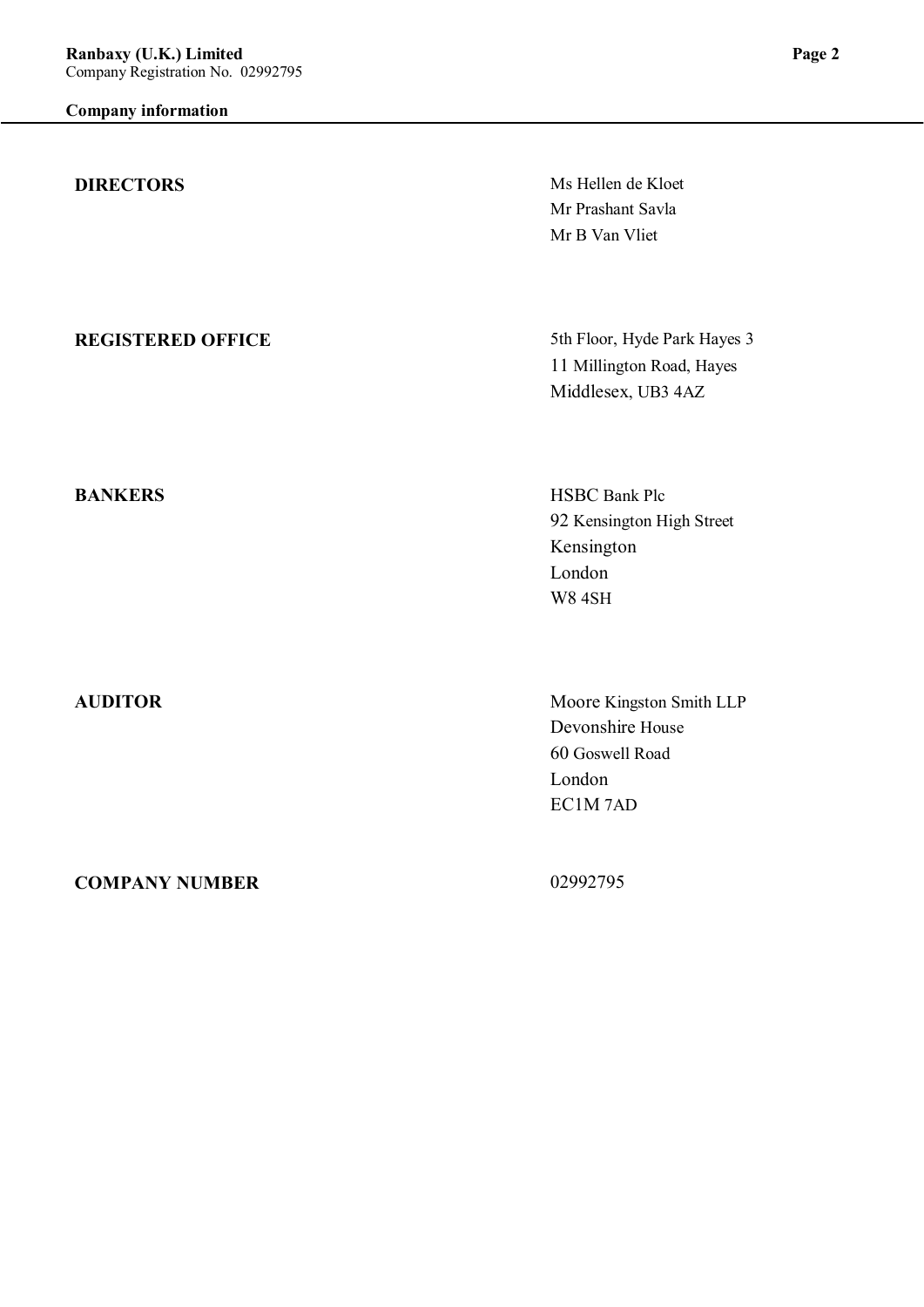#### **STRATEGIC REPORT**

#### **REVIEW OF BUSINESS AND FUTURE DEVELOPMENT**

#### **Financial overview**

Turnover for the year ended 31 March 2021 was £46.9m (2020: £29.9m), an increase of 57%. Gross profit for the year ended 31 March 2021 was £5.8m (2020: £4.9m), an increase of 18%. The profit before tax for the year was £0.93m compared to £0.98m during 2020.

#### **Turnover**

Turnover for the year increased by 57% compared to 2020. This is due to growth of sales in a key molecule, whereby the company was successfully able to harness market opportunities. Third party sales remained consistently strong however there continues to be strong competition in existing molecules across the business.

#### **Gross Profit**

Gross profit increased by 18% compared to 2020 with a decrease in gross margin from 17% to 12%. The decrease in gross profit margin is due to changes to the product mix. The company continues to focus on driving profitability by bringing new molecules to market.

#### **Operating Costs**

In line with strategy, resources continue to be utilised in bringing products to market from which the company will benefit in the years to come. The company continues to monitor its cost base to ensure that profitability is maximised. Administrative costs have increased by 39% compared to last year and distribution costs have decreased by 8% compared to 2020. The decrease in distribution costs is primarily due to a change in basis of charge out rates with a new service provider. Increase in administrative costs is due to an increase in management charges which is determined as a factor of sales, increase in legal costs and increase in staff costs due to new recruitments as per business needs.

#### **Financial Position**

The financial position of the company remains strong with net current assets (excluding deferred tax) of £17.0 m (2020: £16.1m) and net assets of £17.3m (2020: £16.5m). This position is expected to strengthen in line with future strategy.

#### **Strategy**

The company continues to focus on delivering results. Resources have been directed to ensure that future launches are forthcoming and that the company reaches the market at the earliest opportunity. This drive is expected to result in further product launches during the next financial year. The nature of the business will remain unchanged with focus on the UK market and the company will continue to identify and implement efficiencies and cost savings where possible to further improve profitability.

#### **Key Performance Indicators**

The company's key performance indicators are turnover and gross profit. The variances in these are set out above together with the reasons for the changes.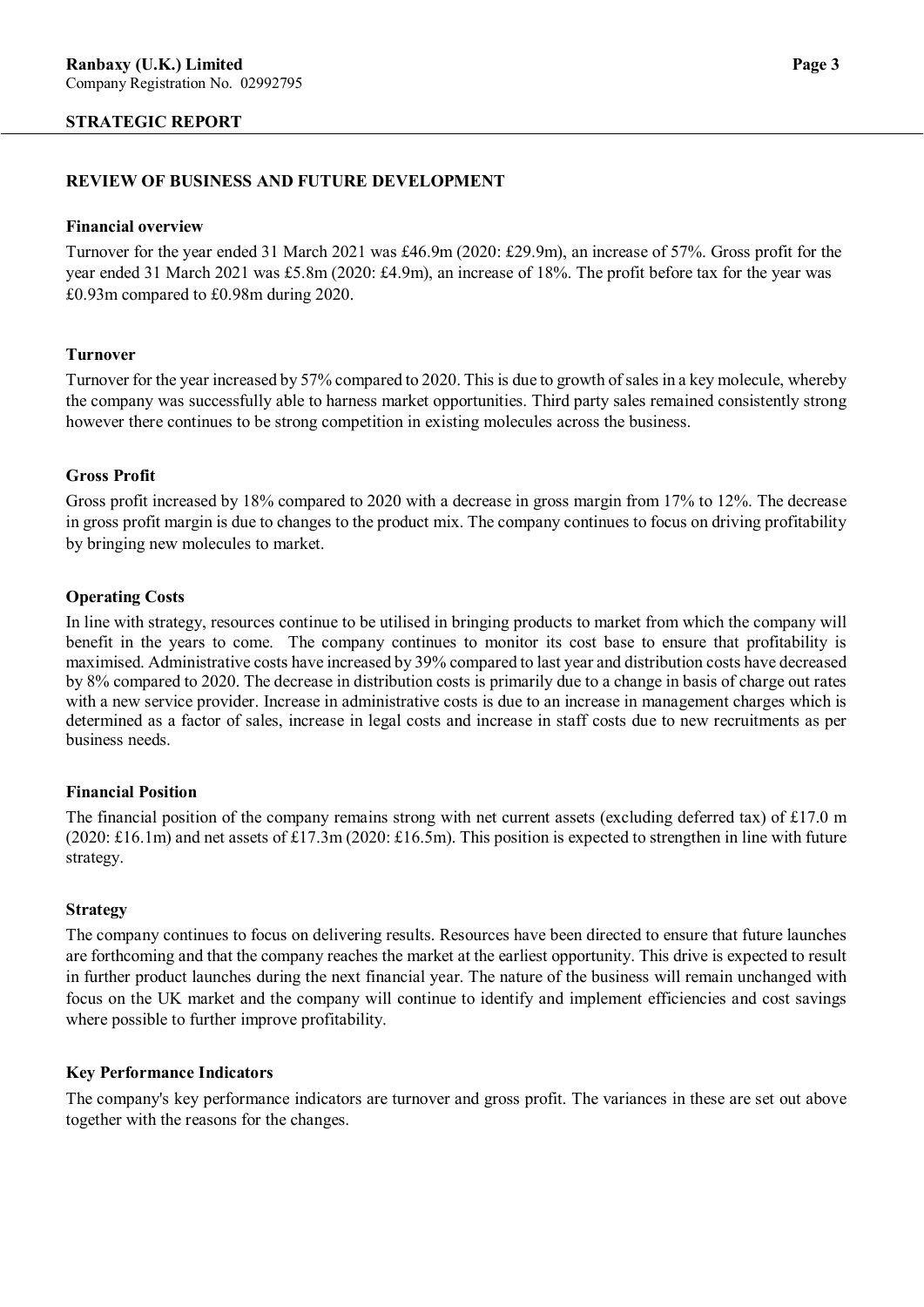# **STRATEGIC REPORT……..(Contd)**

# **PRINCIPAL RISKS AND UNCERTAINTIES**

The industry in which the company operates is subject to regulation. Potential future changes in such regulation may impact the company's ability to generate income, either through decreased revenues, increased expenditure or a combination of both. Failure to comply with relevant laws and regulations can potentially result in the suspension of sales. Management aims to mitigate such potential risk by monitoring for changes in the regulatory environment and where required implement procedures to ensure compliance. The company makes every effort to comply with relevant laws and regulations and internal reviews are conducted to ensure this. As a result, we believe the transition to any potential new legislation will have minimal impact on revenues.

The directors recognise that continued competition puts pressure on our prices and margins. We believe that continued investment in and close management of our product range will enable us to maintain and improve on performance.

Strong competition in the generics market results in increased customer credit risk. The company minimises this risk by monitoring customers on an account level basis.

Foreign exchange risk is mitigated as far as possible by hedging costs against income streams in respective currencies. Foreign exchange risk arises from the purchase of third party stocks in Euro. These stocks make up a relatively small proportion of total stocks.

The directors have considered the impact of the ongoing Covid-19 pandemic, and the measures taken to contain it, on the company and because of the nature of the company's activities they do not consider that there will be any significant effect on the ability of the company to continue in business and meet its liabilities as they fall due.

This report was approved by the Board on 06 May 2021.

On behalf of the Board

Mr Prashant Savla **Director** Ranbaxy (U.K.) Limited 5th Floor, Hyde Park Hayes 3 11 Millington Road, Hayes, UB3 4AZ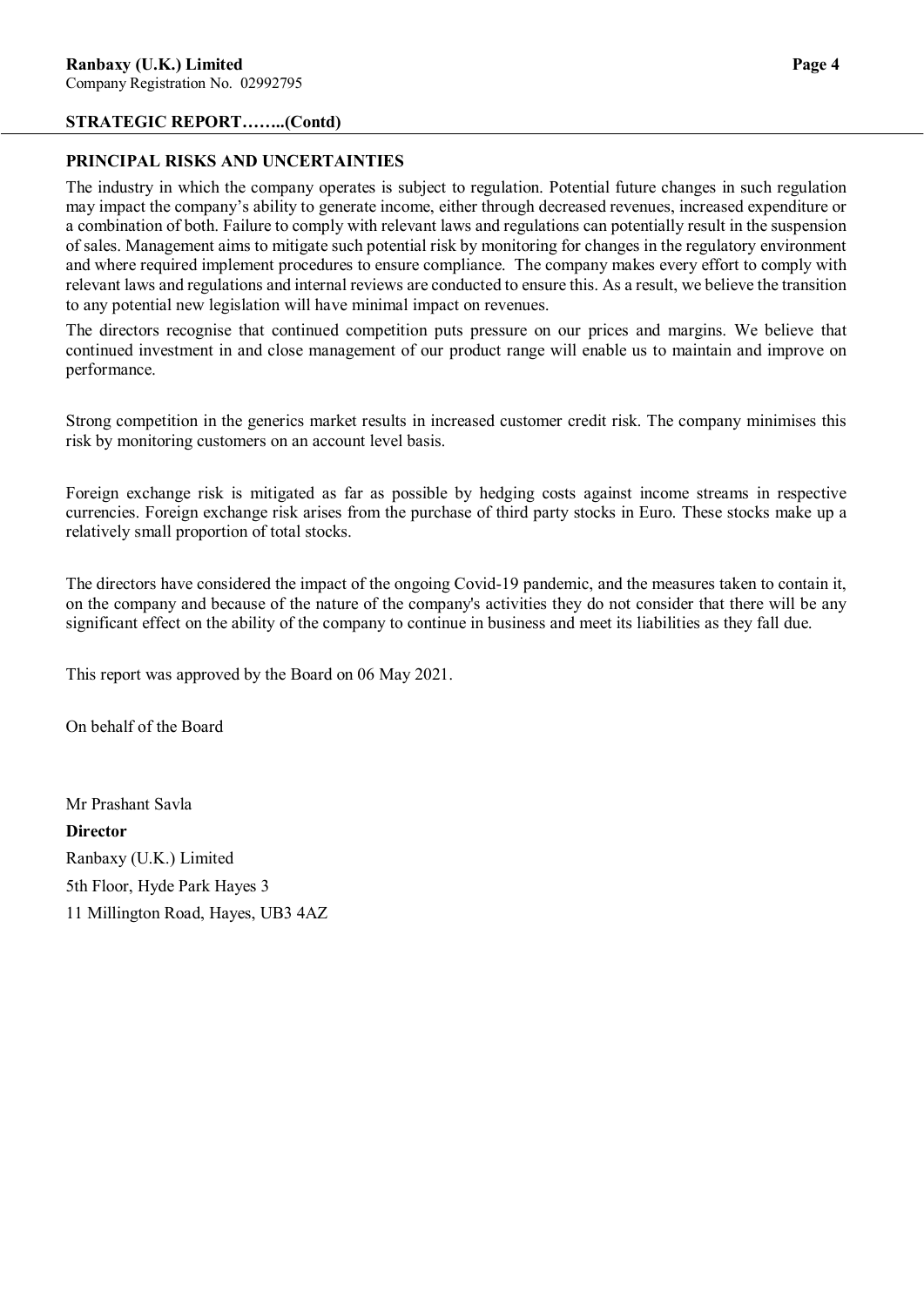## **DIRECTORS' REPORT**

The directors submit their annual report and the audited financial statements for the year ended 31 March 2021.

## **1. PRINCIPAL ACTIVITY**

The company's principal activity comprises the distribution of generic and branded generic pharmaceuticals to wholesalers and pharmacy chains.

# **2. RESULTS AND DIVIDENDS**

The directors report the result for the year as shown in the Statement of income and retained earnings on page 11. The directors do not recommend the payment of a dividend (2020 - £nil).

## **3. DIRECTORS AND DIRECTORS' INTERESTS**

The present directors of the company are set out on Page 2 .

The directors who held office during the year and up to the date of these accounts are as follows:

Ms Hellen de Kloet Mr N Sharma (Resigned on April 30, 2021) Mr Prashant Savla

Mr Brett Van Vliet (Appointed on May 1, 2021)

# **4. STRATEGIC REPORT**

In accordance with section 414c (11) of the Companies Act 2006, the information relating to future developments and financial risk management is included in the Strategic Report.

# **5. AUDITOR**

Pursuant to Section 487 (2) of the Companies Act 2006, the auditor will be deemed to be reappointed and Moore Kingston Smith LLP will therefore continue in office.

# **6. DISCLOSURE OF INFORMATION TO AUDITOR**

The directors who held office at the date of approval of this Directors' Report confirm that, so far as they are each aware, there is no relevant audit information of which the Company's auditor is unaware; and each director has taken all the steps that he ought to have taken as a director to make himself aware of any relevant audit information and to establish that the Company's auditor is aware of that information.

# **7. STATEMENT OF DIRECTORS' RESPONSIBILITIES IN RESPECT OF THE STRATEGIC AND DIRECTORS' REPORT AND THE FINANCIAL STATEMENTS**

The directors are responsible for preparing the Strategic and Directors' Reports and the financial statements in accordance with applicable law and regulations.

Company law requires the directors to prepare financial statements for each financial period. Under that law, the directors have elected to prepare the financial statements in accordance with United Kingdom Generally Accepted Accounting Practice including FRS 102, 'The Financial Reporting Standard' applicable in the UK and Republic of Ireland.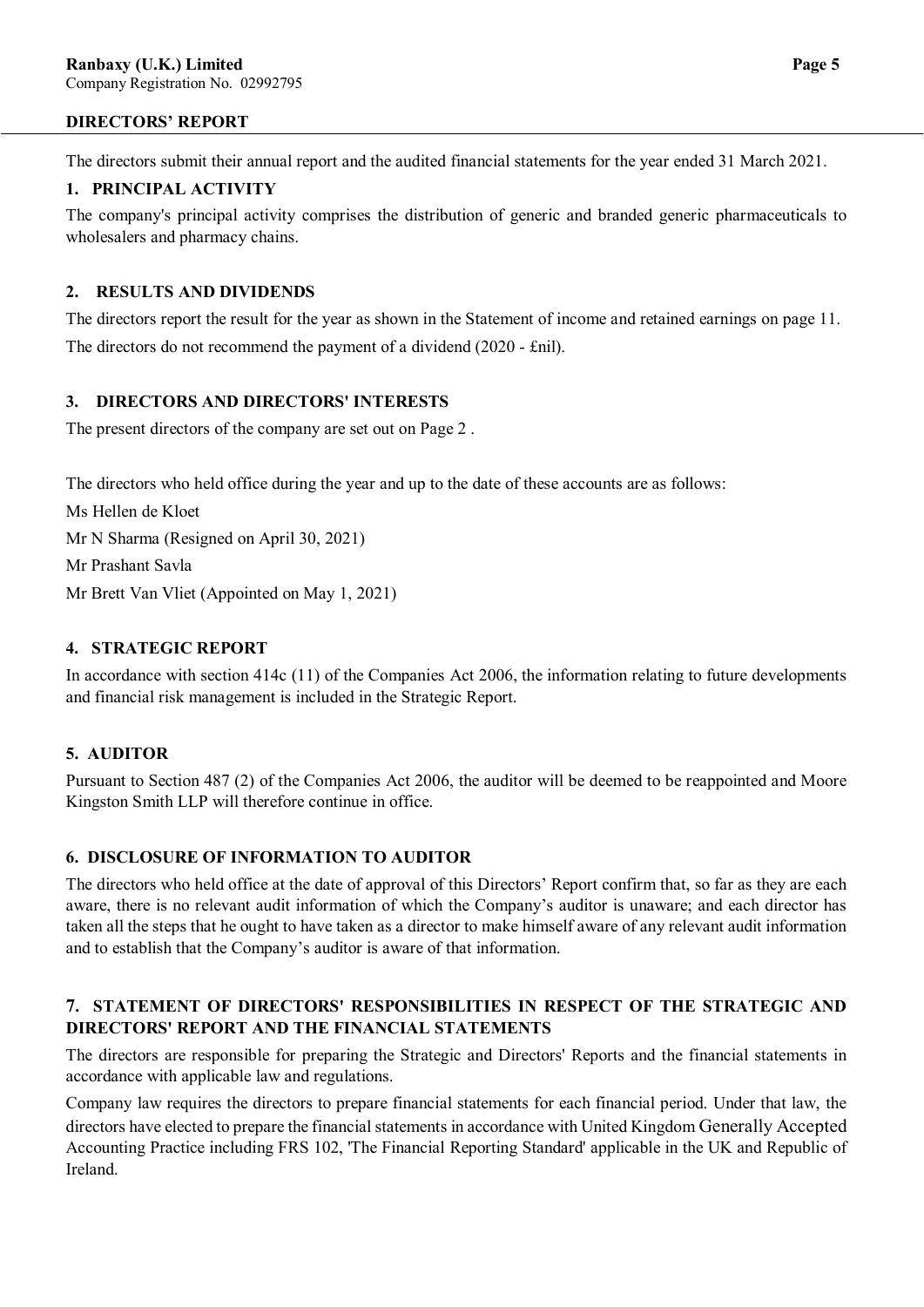# **DIRECTORS' REPORT……..(Contd)**

Under company law the directors must not approve the financial statements unless they are satisfied that they give a true and fair view of the state of affairs of the company and of the profit or loss of the company for that period. In preparing these financial statements, the directors are required to:

• select suitable accounting policies and then apply them consistently;

• make judgments and estimates that are reasonable and prudent;

• state whether applicable UK Accounting Standards have been followed, subject to any material departures disclosed and explained in the financial statements; and

• prepare the financial statements on the going concern basis unless it is inappropriate to presume that the company will continue in business.

The directors are responsible for keeping adequate accounting records that are sufficient to show and explain the company's transactions and disclose with reasonable accuracy at any time the financial position of the company and enable them to ensure that the financial statements comply with the Companies Act 2006. They are also responsible for safeguarding the assets of the company and hence for taking reasonable steps for the prevention and detection of fraud and other irregularities.

This report was approved by the Board on 06 May 2021. On behalf of the Board

Mr Prashant Savla **Director** Ranbaxy (U.K.) Limited 5th Floor, Hyde Park Hayes 3 11 Millington Road, Hayes Middlesex, UB3 4AZ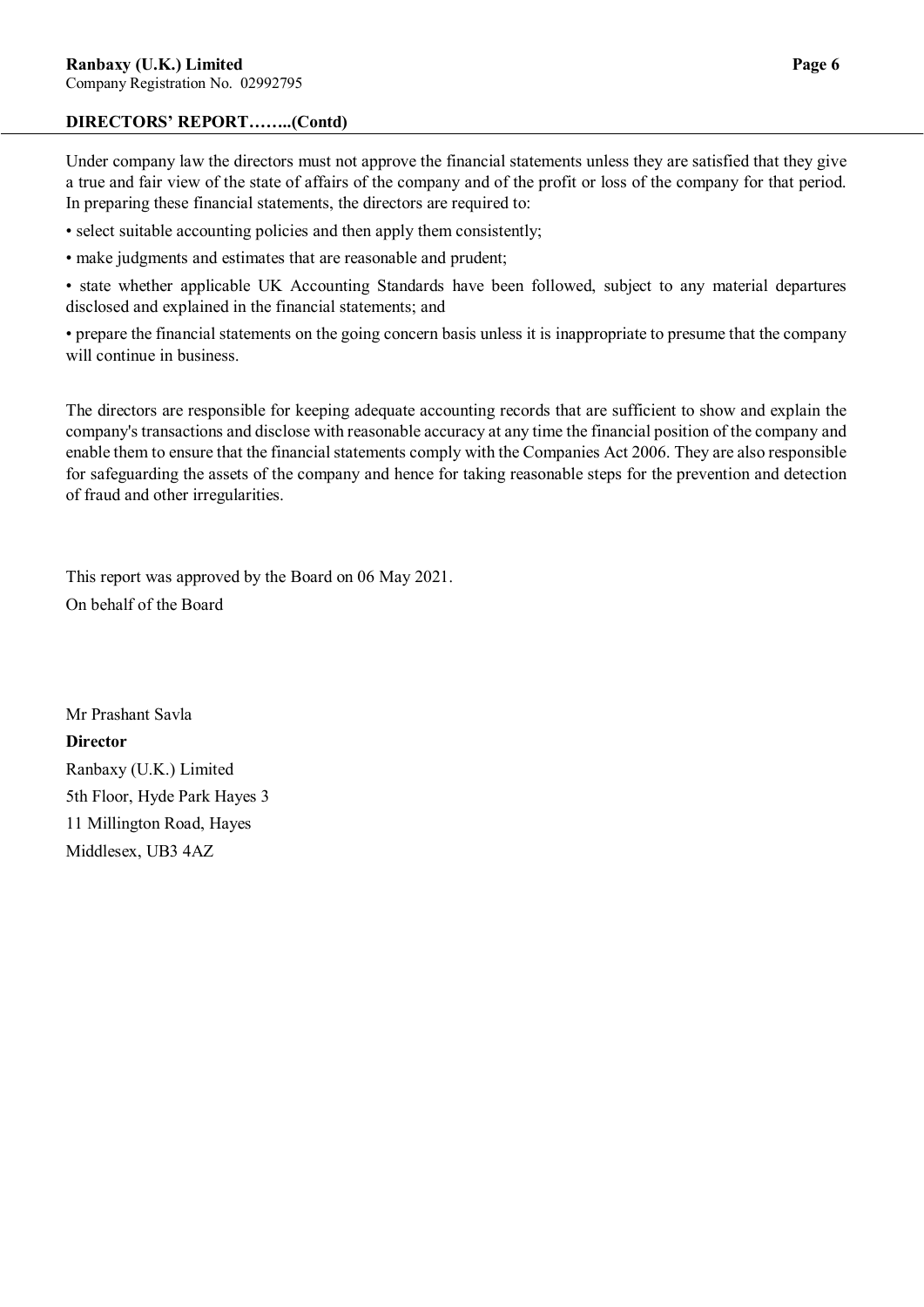#### **Opinion**

We have audited the financial statements of Ranbaxy (U.K.) Limited for the year ended 31 March 2021 which comprise the Statement of Income and Retained Earnings, the Statement of Financial Position, and the notes to the financial statements, including a summary of significant accounting policies. The financial reporting framework that has been applied in their preparation is applicable law and United Kingdom Accounting Standards, including FRS 102 'The Financial Reporting Standard Applicable in the UK and Republic of Ireland' (United Kingdom Generally Accepted Accounting Practice).

In our opinion the financial statements:

- give a true and fair view of the state of the company's affairs as at 31 March 2021 and of its profit for the year then ended;
- have been properly prepared in accordance with United Kingdom Generally Accepted Accounting Practice;
- have been prepared in accordance with the requirements of the Companies Act 2006.

#### **Basis for opinion**

We conducted our audit in accordance with International Standards on Auditing (UK) (ISAs(UK)) and applicable law. Our responsibilities under those standards are further described in the Auditor's Responsibilities for the audit of the financial statements section of our report. We are independent of the company in accordance with the ethical requirements that are relevant to our audit of the financial statements in the UK, including the FRC's Ethical Standard, and we have fulfilled our other ethical responsibilities in accordance with these requirements. We believe that the audit evidence we have obtained is sufficient and appropriate to provide a basis for our opinion.

#### **Conclusions relating to going concern**

In auditing the financial statements, we have concluded that the directors' use of the going concern basis of accounting in the preparation of the financial statements is appropriate.

Based on the work we have performed, we have not identified any material uncertainties relating to events or conditions that, individually or collectively, may cast significant doubt on the company's ability to continue as a going concern for a period of at least twelve months from when the financial statements are authorised for issue.

Our responsibilities and the responsibilities of the directors with respect to going concern are described in the relevant sections of this report.

#### **Other information**

The directors are responsible for the other information. The other information comprises the information included in the annual report, other than the financial statements and our auditor's report thereon. Our opinion on the financial statements does not cover the other information and, except to the extent otherwise explicitly stated in our report, we do not express any form of assurance conclusion thereon.

In connection with our audit of the financial statements, our responsibility is to read the other information and, in doing so, consider whether the other information is materially inconsistent with the financial statements or our knowledge obtained in the audit or otherwise appears to be materially misstated. If we identify such material inconsistencies or apparent material misstatements, we are required to determine whether there is a material misstatement in the financial statements or a material misstatement of the other information. If, based on the work we have performed, we conclude that there is a material misstatement of this other information, we are required to report that fact.

We have nothing to report in this regard.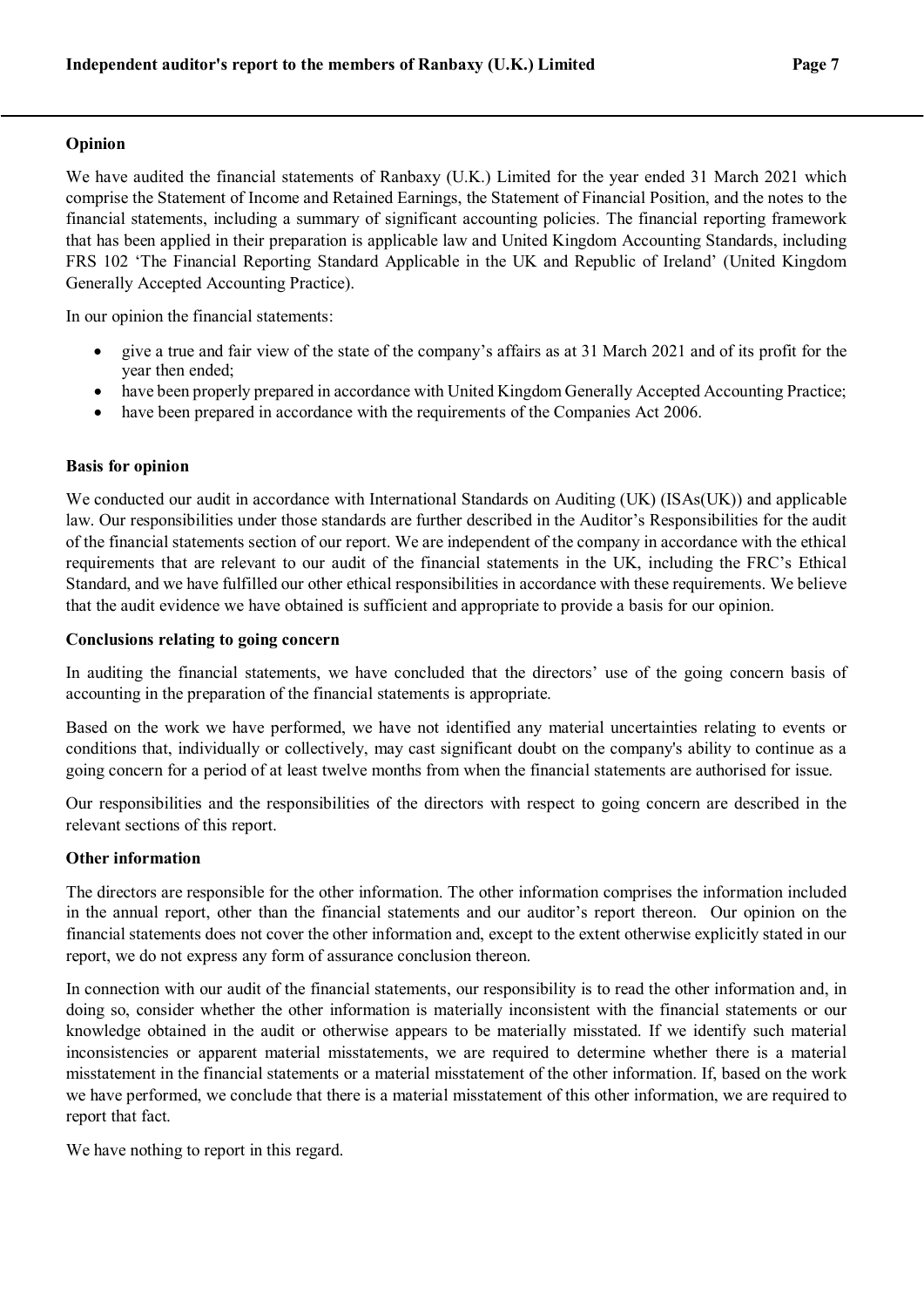#### **Opinions on other matters prescribed by the Companies Act 2006**

In our opinion, based on the work undertaken in the course of the audit:

- the information given in the Strategic Report and Directors' Report for the financial year for which the financial statements are prepared are consistent with the financial statements; and
- the Strategic Report and Directors' Report have been prepared in accordance with applicable legal requirements.

#### **Matters on which we are required to report by exception**

In the light of the knowledge and understanding of the company and its environment obtained in the course of the audit, we have not identified material misstatements in the Strategic Report or Directors' Report.

We have nothing to report in respect of the following matters where the Companies Act 2006 requires us to report to you if, in our opinion:

- adequate accounting records have not been kept, or returns adequate for our audit have not been received from branches not visited by us; or
- the financial statements are not in agreement with the accounting records and returns; or
- certain disclosures of directors' remuneration specified by law are not made; or
- we have not received all the information and explanations we require for our audit.

#### **Responsibilities of directors**

As explained more fully in the directors' report set out on pages 5 and 6, the directors are responsible for the preparation of the financial statements and for being satisfied that they give a true and fair view, and for such internal control as the directors determine is necessary to enable the preparation of financial statements that are free from material misstatement, whether due to fraud or error.

In preparing the financial statements, the directors are responsible for assessing the company's ability to continue as a going concern, disclosing, as applicable, matters related to going concern and using the going concern basis of accounting unless the directors either intend to liquidate the company or to cease operations, or have no realistic alternative but to do so.

#### **Auditor's responsibilities for the audit of the financial statements**

Our objectives are to obtain reasonable assurance about whether the financial statements as a whole are free from material misstatement, whether due to fraud or error, and to issue an auditor's report that includes our opinion. Reasonable assurance is a high level of assurance, but is not a guarantee that an audit conducted in accordance with ISAs (UK) will always detect a material misstatement when it exists. Misstatements can arise from fraud or error and are considered material if, individually or in aggregate, they could reasonably be expected to influence the economic decisions of users taken on the basis of these financial statements.

Irregularities, including fraud, are instances of non-compliance with laws and regulations. We design procedures in line with our responsibilities, outlined above, to detect material misstatements in respect of irregularities, including fraud. The extent to which our procedures are capable of detecting irregularities, including fraud is detailed below.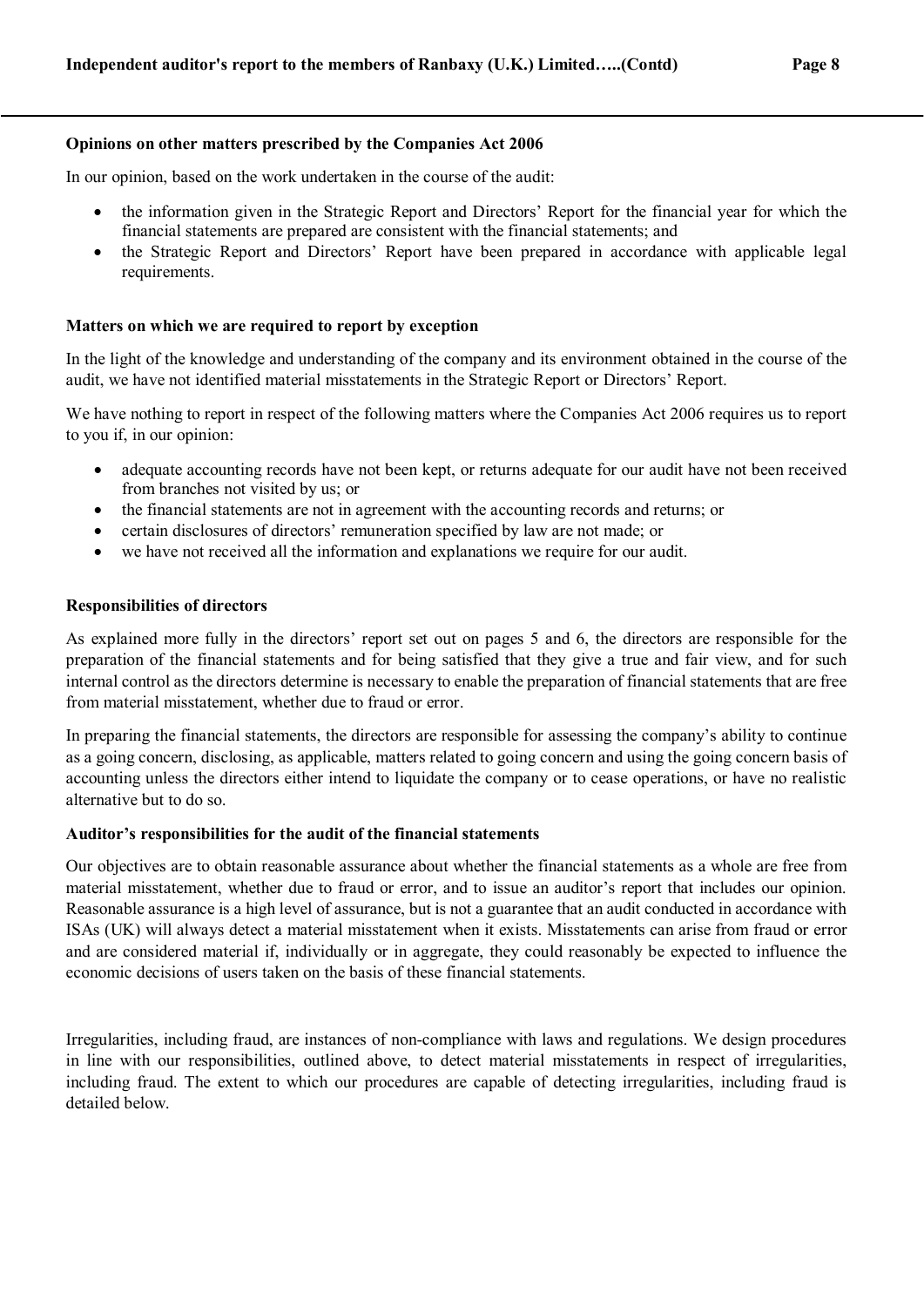#### **Explanation as to what extent the audit was considered capable of detecting irregularities, including fraud**

The objectives of our audit in respect of fraud, are; to identify and assess the risks of material misstatement of the financial statements due to fraud; to obtain sufficient appropriate audit evidence regarding the assessed risks of material misstatement due to fraud, through designing and implementing appropriate responses to those assessed risks; and to respond appropriately to instances of fraud or suspected fraud identified during the audit. However, the primary responsibility for the prevention and detection of fraud rests with both management and those charged with governance of the company.

Our approach was as follows:

- We obtained an understanding of the legal and regulatory requirements applicable to the company and considered that the most significant are the Companies Act 2006, UK financial reporting standards as issued by the Financial Reporting Council, UK taxation legislation, and the Medicines and Healthcare products Regulatory Agency.
- We obtained an understanding of how the company complies with these requirements by discussions with management and those charged with governance.
- We assessed the risk of material misstatement of the financial statements, including the risk of material misstatement due to fraud and how it might occur, by holding discussions with management and those charged with governance.
- We inquired of management and those charged with governance as to any known instances of noncompliance or suspected non-compliance with laws and regulations.
- We discussed among the audit engagement team regarding how and where fraud might occur in the financial statements and any potential indication of fraud. We remained alert to any indication of fraud or non-compliance with laws and regulations throughout the audit.
- Based on this understanding, we designed specific appropriate audit procedures to identify instances of non-compliance with laws and regulations. This included making enquiries of management and those charged with governance and obtaining additional corroborative evidence as required.

As part of an audit in accordance with ISAs (UK) we exercise professional judgement and maintain professional scepticism throughout the audit. We also:

- Identify and assess the risks of material misstatement of the financial statements, whether due to fraud or error, design and perform audit procedures responsive to those risks, and obtain audit evidence that is sufficient and appropriate to provide a basis for our opinion. The risk of not detecting a material misstatement resulting from fraud is higher than for one resulting from error, as fraud may involve collusion, forgery, intentional omissions, misrepresentations, or the override of internal control.
- Obtain an understanding of internal control relevant to the audit in order to design audit procedures that are appropriate in the circumstances, but not for the purposes of expressing an opinion on the effectiveness of the company's internal control.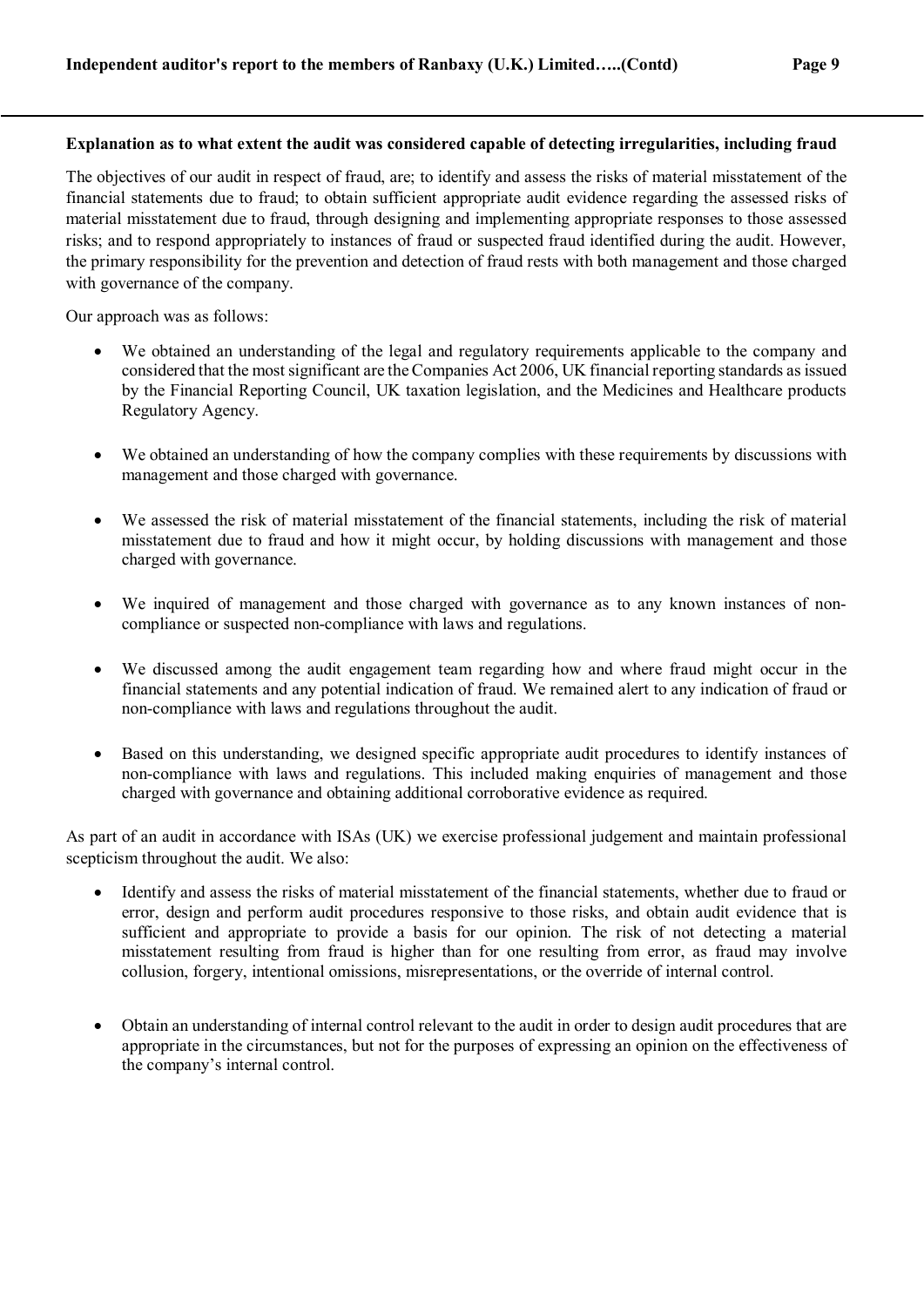- Evaluate the appropriateness of accounting policies used and the reasonableness of accounting estimates and related disclosures made by the directors.
- Conclude on the appropriateness of the directors' use of the going concern basis of accounting and, based on the audit evidence obtained, whether a material uncertainty exists related to events or conditions that may cast significant doubt on the company's ability to continue as a going concern. If we conclude that a material uncertainty exists, we are required to draw attention in our auditor's report to the related disclosures in the financial statements or, if such disclosures are inadequate, to modify our opinion. Our conclusions are based on the audit evidence obtained up to the date of our auditor's report. However, future events or conditions may cause the company to cease to continue as a going concern.
- Evaluate the overall presentation, structure and content of the financial statements, including the disclosures, and whether the financial statements represent the underlying transactions and events in a manner that achieves fair presentation.

We communicate with those charged with governance regarding, among other matters, the planned scope and timing of the audit and significant audit findings, including any significant deficiencies in internal control that we identify during our audit.

#### **Use of our report**

This report is made solely to the company's members, as a body, in accordance with Chapter 3 of Part 16 of the Companies Act 2006. Our audit work has been undertaken for no purpose other than to draw to the attention of the company's members those matters which we are required to include in an auditor's report addressed to them. To the fullest extent permitted by law, we do not accept or assume responsibility to any party other than the company and company's members as a body, for our work, for this report, or for the opinions we have formed.

**Janice Riches (Senior Statutory Auditor) for and on behalf of Moore Kingston Smith LLP** Statutory Auditor Devonshire House 60 Goswell Road London EC1M 7AD 06 May 2021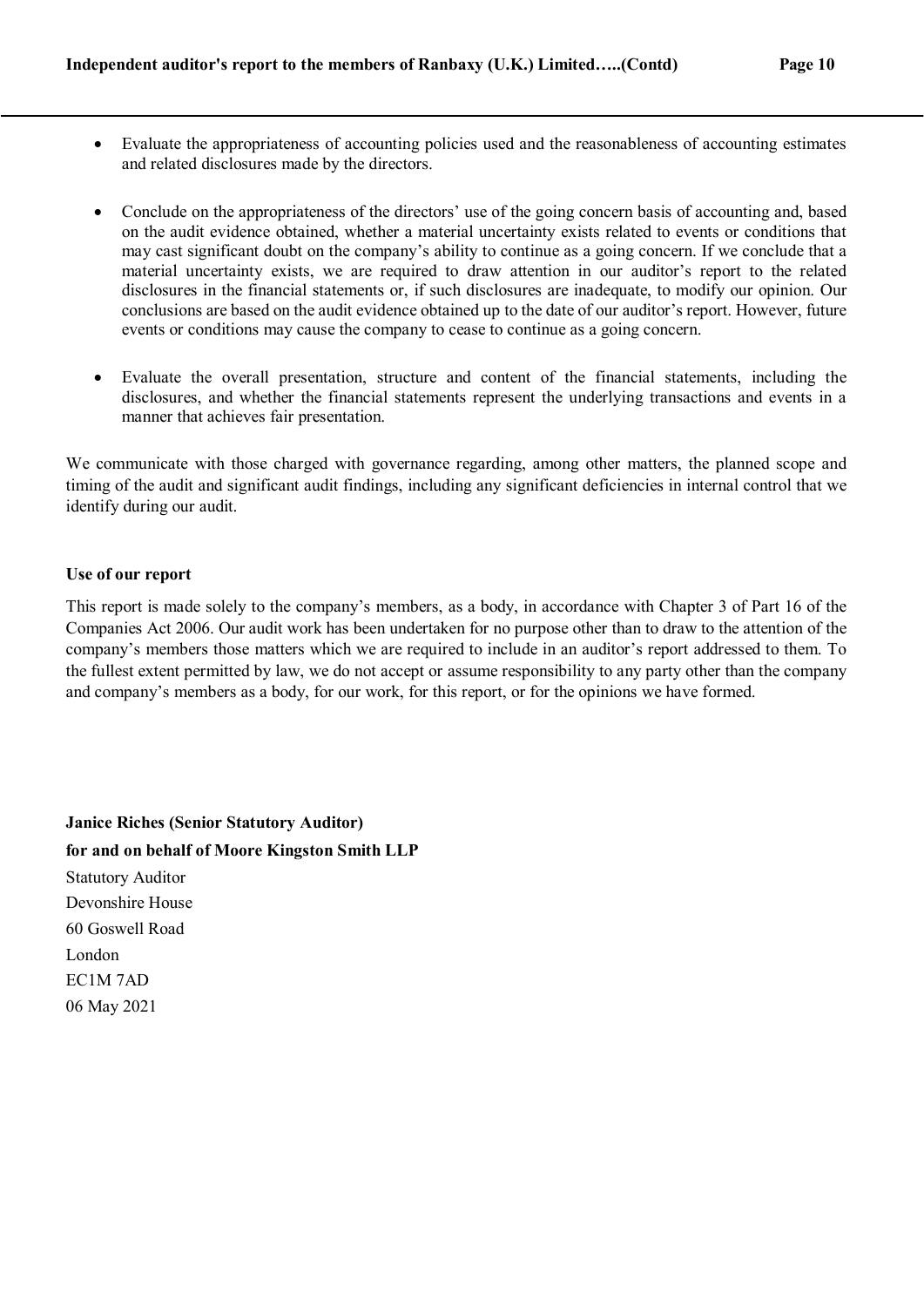#### **STATEMENT OF INCOME AND RETAINED EARNINGS for the year ended 31 March 2021**

|                                                                 | <b>Notes</b>            |               |              |
|-----------------------------------------------------------------|-------------------------|---------------|--------------|
|                                                                 |                         | 2021          | 2020         |
|                                                                 |                         | $\mathbf f$   | $\pounds$    |
|                                                                 |                         |               |              |
| <b>Turnover</b>                                                 | $\mathbf{3}$            | 46,890,737    | 29,894,945   |
| Cost of Sales                                                   |                         | (41,070,397)  | (24,959,389) |
| <b>Gross Profit</b>                                             |                         | 5,820,340     | 4,935,556    |
| Distribution costs                                              |                         | (1,361,375)   | (1,477,557)  |
| Administrative expenses                                         |                         | (4,107,478)   | (2,949,214)  |
| Other operating income                                          | $\overline{\mathbf{4}}$ | 583,217       | 470,099      |
| <b>Operating profit and Profit before</b><br>taxation           | $\overline{\mathbf{4}}$ | 934,704       | 978,884      |
| Taxation                                                        | $\overline{7}$          | (136, 408)    | (224, 334)   |
| <b>Retained profit</b>                                          |                         | 798,296       | 754,550      |
| Profit for the financial year and total<br>comprehensive income |                         | 798,296       | 754,550      |
| Accumulated loss at the start of the year                       |                         | (5, 282, 621) | (6,037,171)  |
| Accumulated loss at the end of the year                         |                         | (4, 484, 325) | (5,282,621)  |

*There were no recognised gains or losses other than the profit for the financial year. The statement of income and retained earnings has been prepared on the basis that all operations are continuing operations.* 

*The notes on pages 13 - 23 form part of the financial statements.*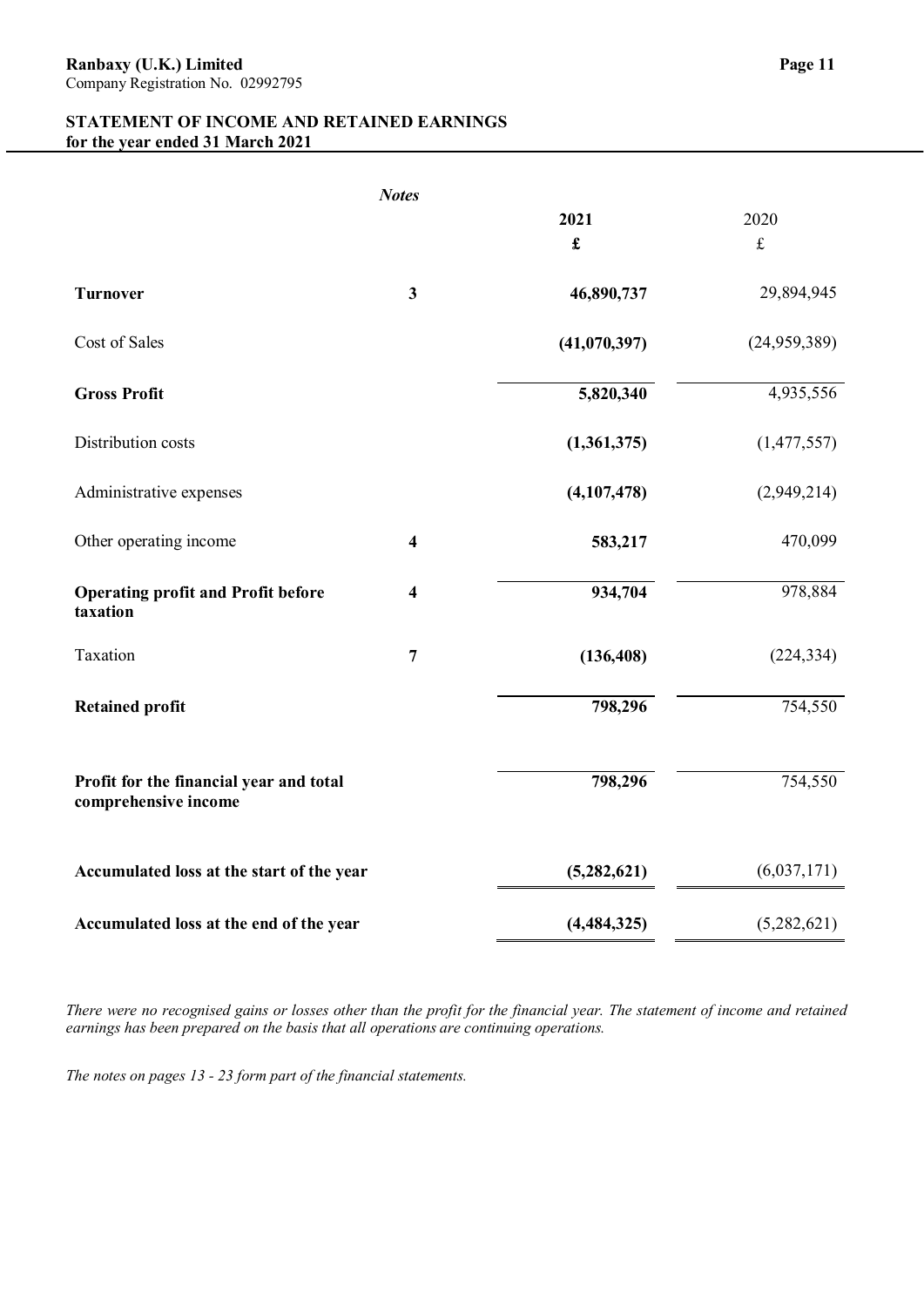#### **STATEMENT OF FINANCIAL POSITION as at 31 March 2021**

| <b>FIXED ASSETS</b>                                                                                                                                                     | <b>Notes</b>         |                                                                               | 2021<br>£                   |                                                                                 | 2020<br>$\mathbf f$       |
|-------------------------------------------------------------------------------------------------------------------------------------------------------------------------|----------------------|-------------------------------------------------------------------------------|-----------------------------|---------------------------------------------------------------------------------|---------------------------|
| Intangible assets<br>Tangible assets                                                                                                                                    | 8<br>9               |                                                                               | 7,915<br>7,915              |                                                                                 | 8,582<br>8,582            |
| <b>CURRENT ASSETS</b><br><b>Stocks</b><br>Debtors<br>- due within one year<br>- due after one year<br>Cash at bank and in hand<br><b>CREDITORS: amounts falling due</b> | 10<br>11<br>11<br>12 | 14,258,946<br>18,906,634<br>75,112<br>2,412,971<br>35,653,663<br>(18,395,903) |                             | 6,201,362<br>21,153,170<br>209,050<br>2,331,147<br>29,894,729<br>(13, 435, 932) |                           |
| within one year<br><b>NET CURRENT ASSETS</b><br><b>TOTAL ASSETS LESS CURRENT</b><br><b>LIABILITIES</b>                                                                  |                      |                                                                               | 17,257,760<br>17,265,675    |                                                                                 | 16,458,797<br>16,467,379  |
| <b>CAPITAL AND RESERVES</b>                                                                                                                                             |                      |                                                                               |                             |                                                                                 |                           |
| Share capital<br>Profit & Loss Account                                                                                                                                  | 14                   |                                                                               | 21,750,000<br>(4, 484, 325) |                                                                                 | 21,750,000<br>(5,282,621) |
| <b>TOTAL EQUITY</b><br><b>SHAREHOLDERS' FUNDS</b>                                                                                                                       |                      |                                                                               | 17,265,675                  |                                                                                 | 16,467,379                |

*The notes on pages 13 - 23 form part of the financial statements.*

*These financial statements were approved by the Board of Directors and authorised for issue on 06 May 2021.*

Mr Prashant Savla **Director**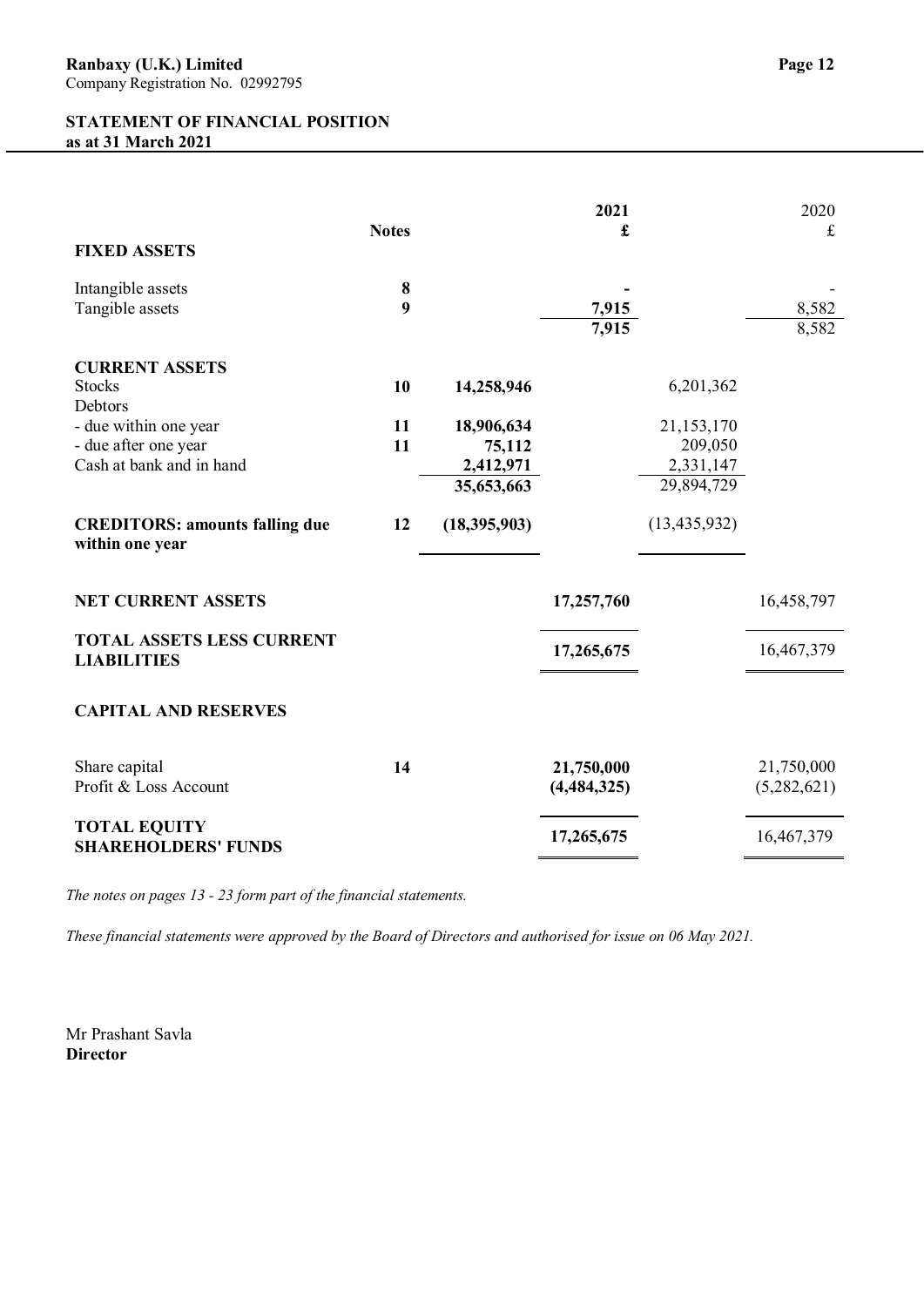## **1. ACCOUNTING POLICIES**

## *1.1 Company Information*

Ranbaxy (U.K.) Limited is a private company limited by shares which is domiciled and incorporated in England and Wales. The registered office is 5th Floor, Hyde Park Hayes 3, 11 Millington Road, Hayes, Middlesex,

UB3 4AZ.

## *Accounting Convention*

The financial statements have been prepared under the historical cost convention, and in accordance with the Financial Reporting Standard 102 (FRS 102) 'The Financial Reporting Standard applicable in the UK and Republic of Ireland', and the requirements of the Companies Act 2006.

The financial statements have been prepared in sterling, which is the functional currency of the company.

Monetary amounts in these financial statements are rounded to the nearest pound.

## *1.2 Reduced Disclosures*

In accordance with FRS 102, the company has taken advantage of the exemptions from the following disclosure requirements:

Section 7 'Statement of Cash Flows' and related notes and disclosures.

Section 11 'Basic Financial Instruments' and Section 12 'Other Financial Instrument Issues' -11.42 Disclosure of terms and conditions of related party debt.

## *1.3 Intangible fixed assets and amortisation*

Intangible fixed assets are stated at cost less accumulated amortisation. Amortisation is provided on all intangible fixed assets to write off the costs, less estimated residual value, of each asset on a straight line basis over its expected useful life. Product licences (third party), including the associated costs of research and data collection, are amortised over the term of the licence from the product launch date.

## *1.4 Tangible fixed assets and depreciation*

Tangible fixed assets are stated at cost less accumulated depreciation and any impairment losses. Depreciation is provided on all tangible fixed assets at rates estimated to write off the cost, less estimated residual value, of each asset on a straight line basis over its expected useful life, as follows:

| Office equipment                | 5 years |
|---------------------------------|---------|
| Computer equipment $&$ software | 3 years |

The gain or loss arising on the disposal of an asset is determined as the difference between the sale proceeds and carrying value of the asset and is credited or charged to the income statement.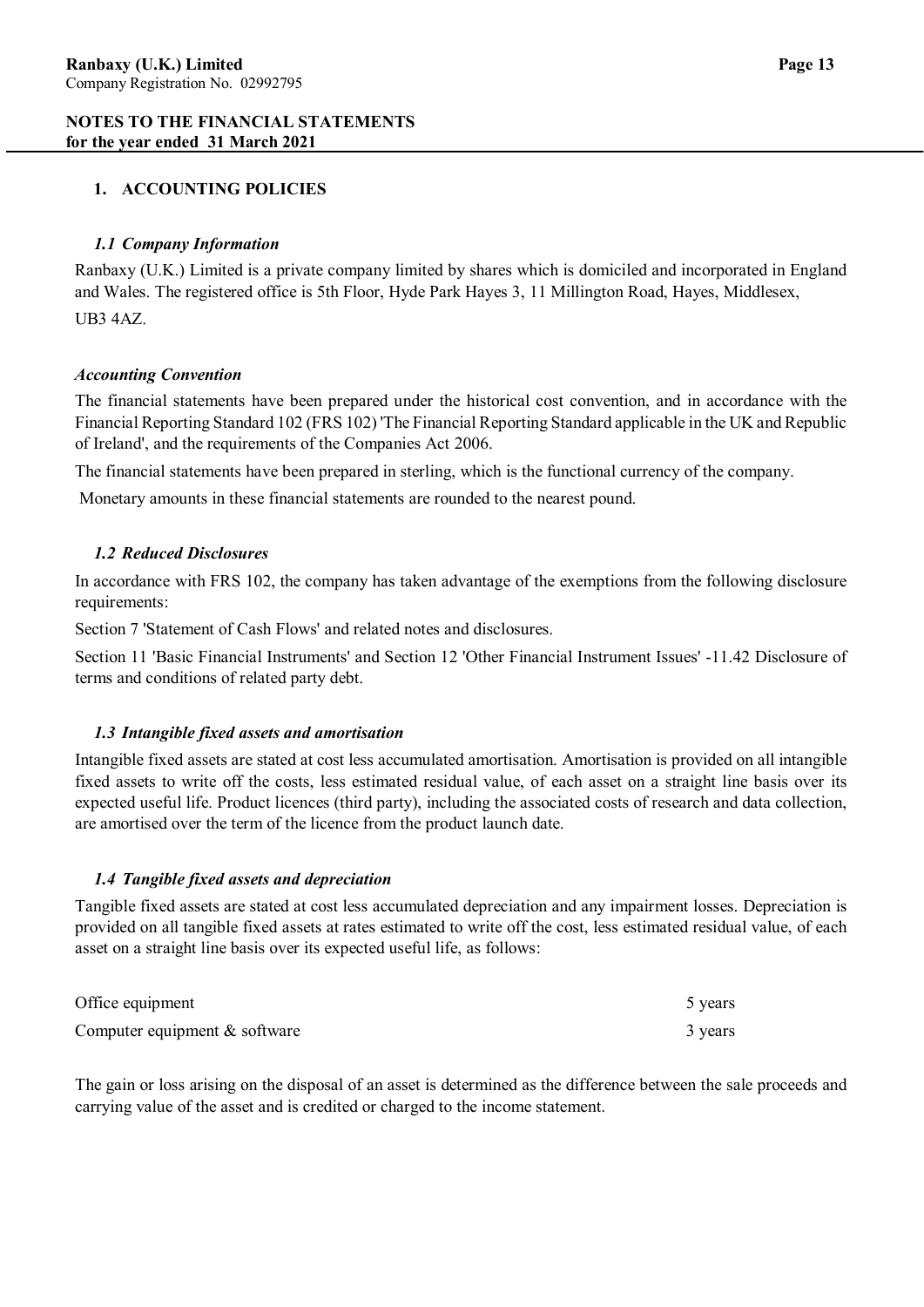#### *1.5 Impairment of fixed assets*

The carrying amounts of the Company's assets are reviewed for impairment when events or changes in circumstances indicate that the carrying amount of the fixed asset may not be recoverable. If any such indication exists, the asset's recoverable amount is estimated.

An impairment loss is recognised whenever the carrying amount of an asset exceeds its recoverable amount and is recognised in the income statement.

The recoverable amount of fixed assets is the greater of their net realisable value and value in use.

In assessing value in use, the expected future cash flows are discounted to their present value using a pre-tax discount rate that reflects current market assessments of the rate of return expected on an equally risky investment.

## *1.6 Stocks*

Stocks are stated at the lower of cost and estimated net realisable value. Cost includes all direct costs incurred in bringing the stocks to their present location and condition. Cost is determined on a weighted average basis.

## *1.7 Taxation*

The tax expense represents the sum of the tax currently payable and deferred tax.

#### *Deferred Tax*

Deferred tax liabilities are generally recognised for all timing differences.

Deferred tax assets are recognised to the extent that it is probable that they will be recovered against the reversal of deferred tax liabilities or future taxable profits.

The carrying amount of the deferred tax asset is reviewed at each reporting end date and reduced to the extent that it is no longer probable that sufficient taxable profits will be available to allow all or part of the asset to be recovered.

Deferred tax is measured using rates of tax that have been enacted or substantively enacted by the balance sheet date.

## Current Tax

The tax currently payable is based on taxable profit for the year. Taxable profit differs from the net profit as reported in the income statement because it excludes items of income or expense that are taxable or deductible in other years and it further excludes items that are never taxable or deductible. The company's liability for current tax is calculated using the rates that have been enacted or substantively enacted by the reporting end date.

## *1.8* **Cash and cash equivalents**

Cash and cash equivalents include deposits held at call with banks.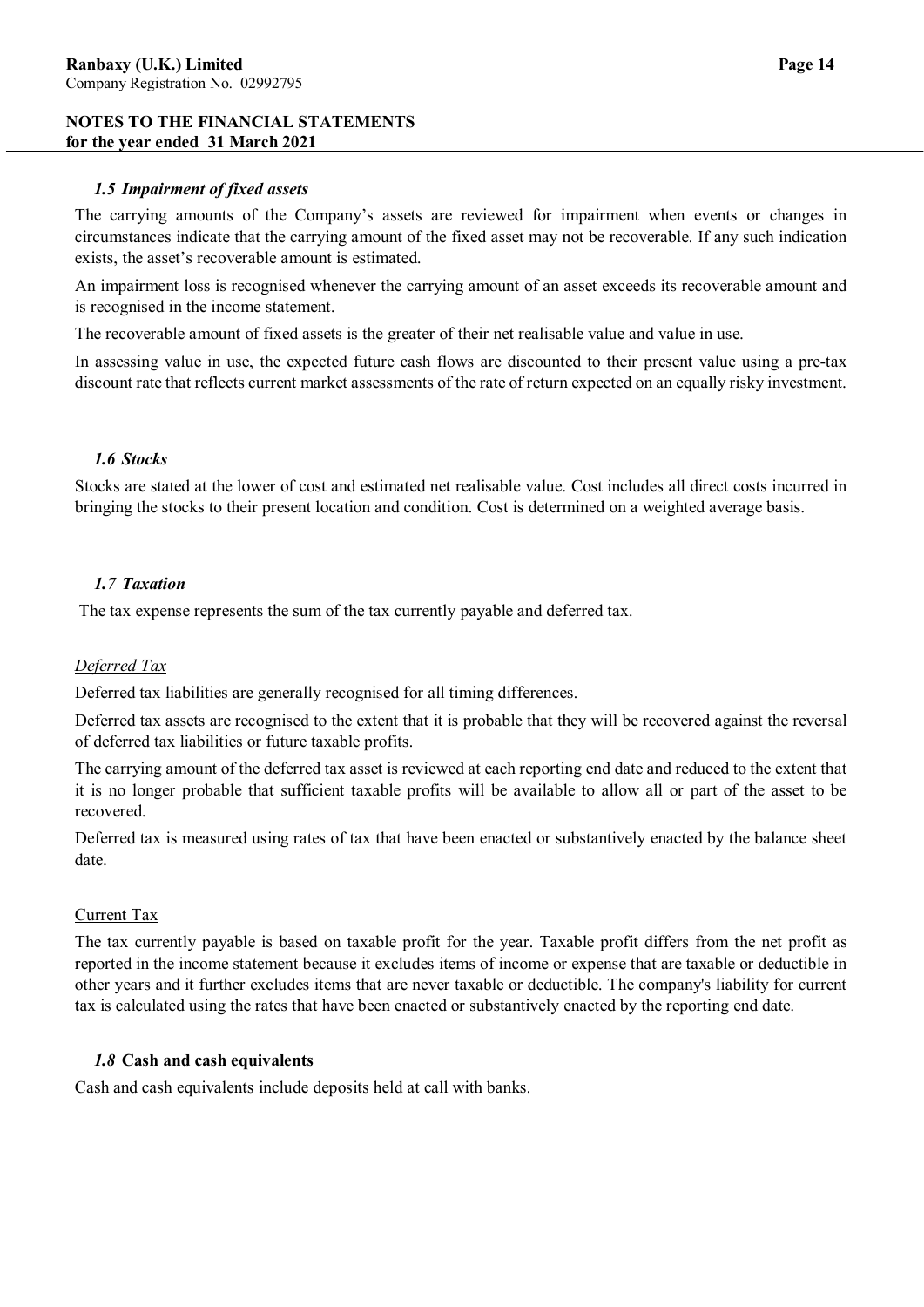#### *1.9* **Financial instruments**

Basic financial instruments are measured at cost. The company has no other financial instruments or basic financial instruments measured at fair value.

#### *1.10* **Equity Instruments**

Equity instruments issued by the company are recorded at the proceeds received, net of direct issue costs.

Dividends payable on equity instruments are recognised as liabilities once they are no longer at the discretion of the company.

#### *1.11 Income Recognition*

Turnover represents amounts receivable for goods net of trade discounts, VAT and other related taxes.

Turnover is recognised on delivery of goods to customers.

Turnover relating to distributor arrangements is net of accruals made for expected market price changes in accordance with terms agreed.

Other operating income is recognised on completion or performance of activities to the extent that settlement is probable. In the case of contractual licensing arrangements income is recognised where the rights to consideration have arisen on the performance of key milestones at a fair value of the service provided as a proportion of the total fair value of the contract.

## *1.12 Operating leases*

Rentals under operating leases are charged to the income statement on a straight line basis over the lease term.

## *1.13 Foreign currencies*

Transactions in foreign currencies are recorded at the rate ruling at the date of the transaction.

Monetary assets and liabilities denominated in foreign currencies are retranslated at the rate of exchange ruling at the balance sheet date. All exchange differences are recognised in the income statement.

## *1.14 Pensions*

The company operates a defined contribution pension scheme for the benefit of the employees.

The assets of the scheme are administered by trustees in a fund independent from the company. Contributions payable to the scheme in respect of the accounting period are charged to the income statement.

## *1.15 Employee Benefits*

The cost of short term employee benefits are recognised as a liability and an expense. The cost of unused holiday entitlement is recognised in the period in which the employee's services are received.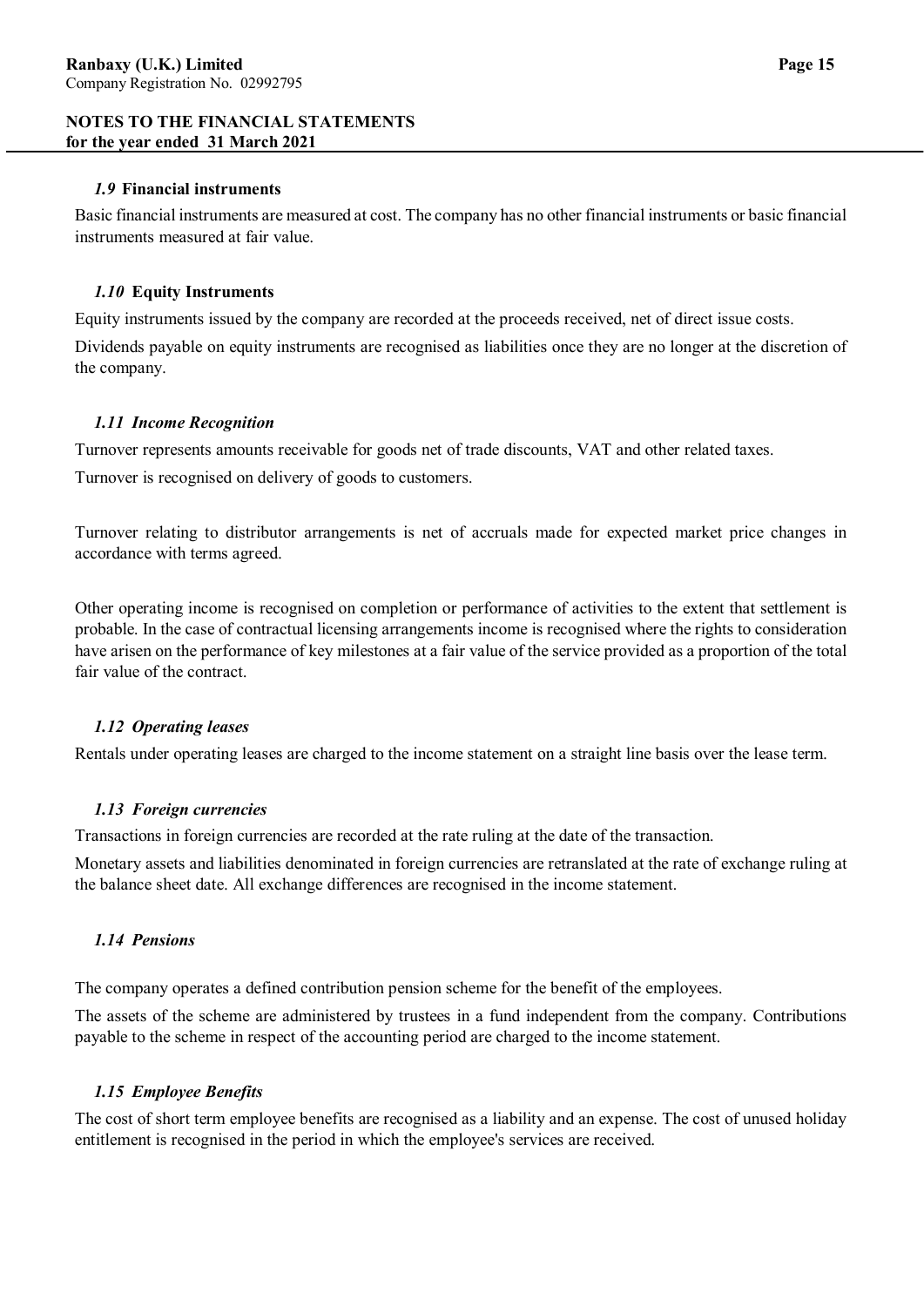Termination benefits are recognised immediately as an expense when the company is demonstrably committed to terminate the employment of an employee or to provide termination benefits.

#### *1.16 Going concern*

The company's business activities, together with the factors likely to affect its future development and position, are set out in the Strategic Report. The financial position of the company, its liquidity position and borrowing facilities are also described in the Strategic Report together with principal risks and uncertainties affecting the business.

The company has sufficient current assets to cover its liabilities. As a consequence, the directors have a reasonable expectation that the company has adequate resources to continue in operational existence for the foreseeable future.

The directors have considered the impact of the ongoing Covid-19 pandemic, and the measures taken to contain it, on the company and because of the nature of the company's activities they do not consider that there will be any significant effect on the ability of the company to continue in business and meet its liabilities as they fall due. Thus they continue to adopt the going concern basis of accounting in preparing the annual financial statements.

# **2. CRITICAL ACCOUNTING JUDGEMENTS AND KEY SOURCES OF ESTIMATION UNCERTAINITY**

While applying accounting policies described in note 1, the directors are required to make judgements, estimates and assumptions about the carrying amounts of assets and liabilities that may not be apparent and readily available from other sources. Estimates and assumptions are based on past experience and any other relevant factors.

Actual results may differ from these estimates. The estimates and underlying assumptions are reviewed on an ongoing basis.

Revisions to accounting estimates are recognised in the period in which the estimate is revised, if the revision affects only that period, or in the period of the revision and future periods if the revision affects both current and future periods.

The estimates and assumptions which have a significant risk of causing a material adjustment to the carrying amount of assets and liabilities are outlined below.

## **Key sources of estimation uncertainty**

#### **Stock Provision**

The company assesses the value of stock for any impairment at the end of each reporting period. Management consider factors including length of time stock has been held, batch expiry dates, historical experience of sales and orders held. See note 10 for the net carrying amount of stock and associated impairment provisions.

## **Deferred tax**

Deferred tax assets are recognised when the Directors consider it is probable that they will be recovered against future taxable profits. The directors consider that in the forthcoming financial periods, based on forecast results, sufficient taxable profits will be generated to utilise the deferred tax assets included in the statement of financial position.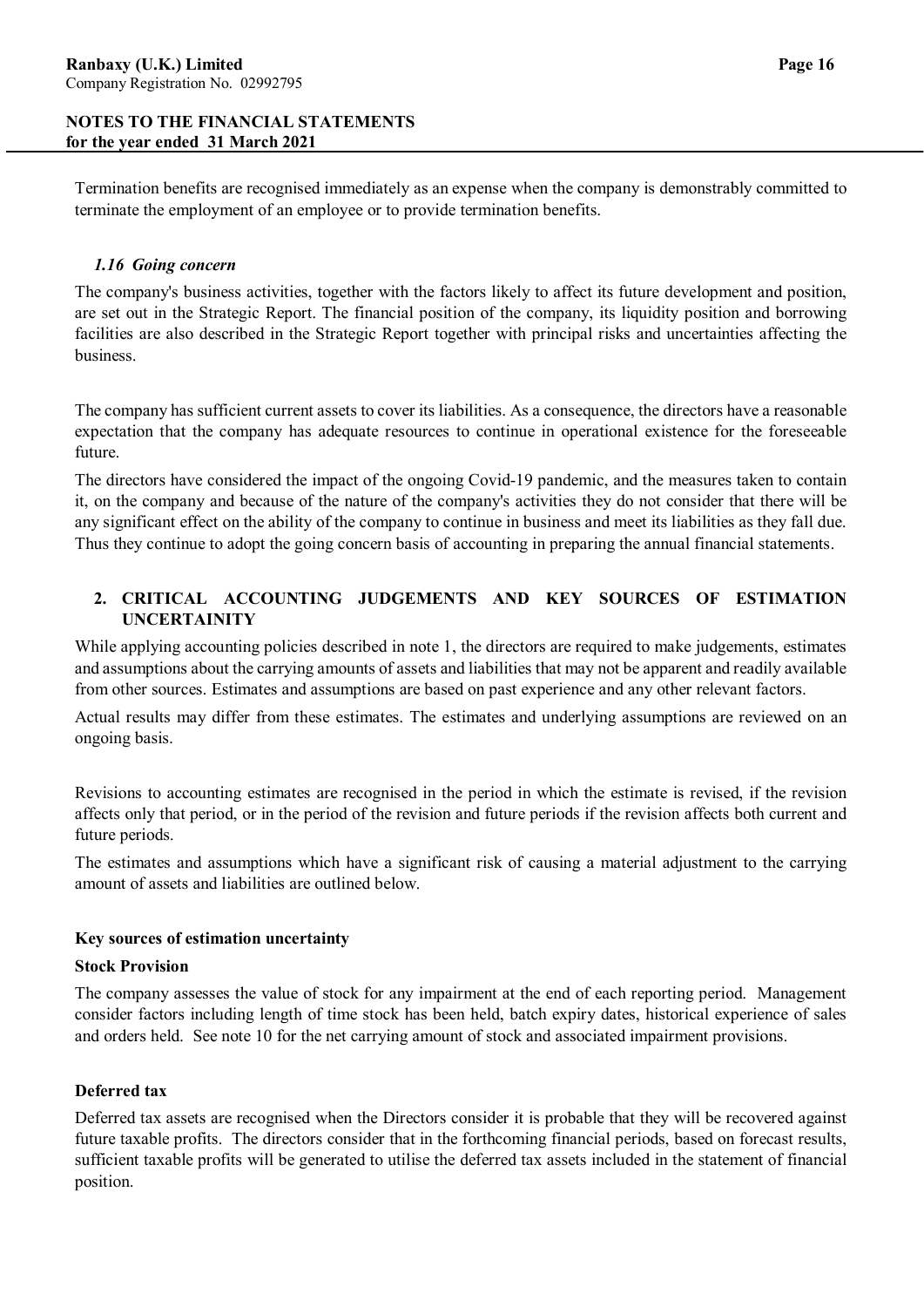#### **Bad Debt Provision**

The company makes an estimate of the recoverable value of trade and other debtors. When assessing impairment of trade and other debtors, management considers factors including the aged profile of debtors and historical experience. See note 11 for the net carrying amount of debtors and associated impairment provisions.

#### **Bonus Provision**

The company operates a bonus scheme for most employees based on achieving certain business results as well as personal metrics. The accounts include a provision for the bonuses due for the year based on the latest assessment of the likelihood of relevant employees achieving their set goals and targets.

## **3. ANALYSIS OF TURNOVER**

The analysis of turnover, all derived from the sale of generic pharmaceutical products, was as follows:

#### **Turnover by geographical destination**

|                                                              | 2021                 | 2020        |
|--------------------------------------------------------------|----------------------|-------------|
|                                                              | £                    | $\mathbf f$ |
| UK                                                           | 46,356,788           | 29,468,382  |
| <b>Rest of Europe</b>                                        | 533,949              | 426,563     |
| <b>Total</b>                                                 | 46,890,737           | 29,894,945  |
| <b>OPERATING PROFIT</b><br>4.                                | 2021                 | 2020        |
| <b>Operating Profit is stated after charging:</b>            | $\pmb{\mathfrak{L}}$ | $\pounds$   |
| Depreciation of tangible fixed assets                        | 5,059                | 6,049       |
| Foreign exchange loss                                        | 64,384               | 53,247      |
| Inventories recognised as an expense                         | 41,070,397           | 24,959,389  |
| Operating lease rental of building including service charges | 129,688              | 127,130     |
| Amounts payable to the auditors, in respect of:              |                      |             |
| Audit of these financial statements                          | 25,500               | 23,500      |
| Audit - related assurance services                           | 17,550               | 16,550      |
| Tax and other services                                       | 7,500                | 7,500       |
| Other operating income includes:                             |                      |             |
| Income from granting marketing/distribution rights           | 16,129               |             |
| <b>Management Services</b>                                   | 565,428              | 370,295     |
| Others                                                       | 1,660                | 99,804      |
|                                                              | 583,217              | 470,099     |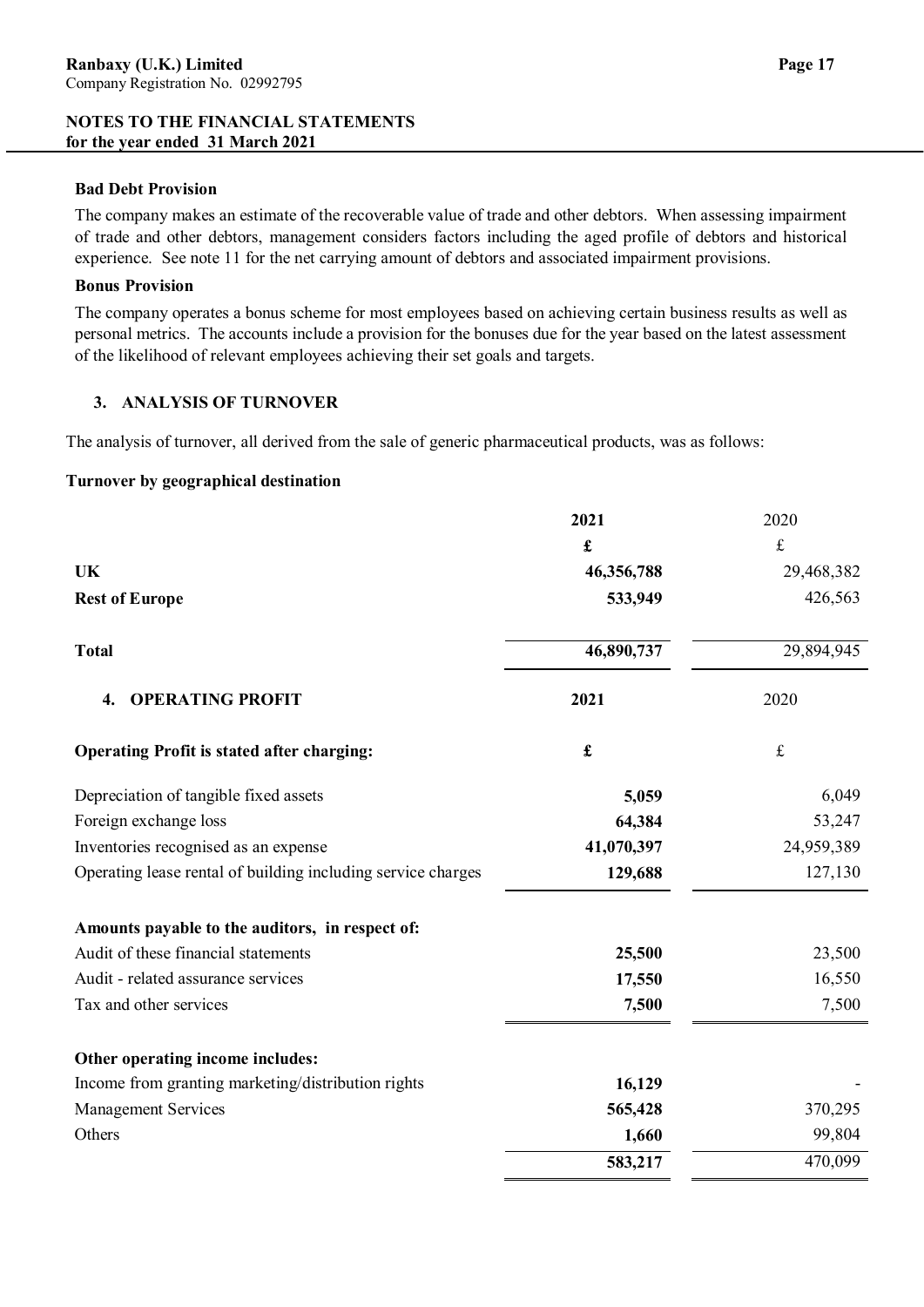## **5. DIRECTORS' EMOLUMENTS**

Directors were remunerated by fellow group companies. Where remuneration was paid to directors by fellow group companies it did not include any amounts in respect of qualifying services for Ranbaxy (U.K.) Limited (2020: £Nil).

The remuneration of key management personnel who are also directors is £Nil (2020: £Nil).

| <b>EMPLOYEE NUMBERS AND REMUNERATION</b><br>6.                 | 2021      | 2020      |
|----------------------------------------------------------------|-----------|-----------|
| Aggregate payroll costs, including directors, were as follows: | £         | £         |
| Wages and salaries                                             | 1,385,517 | 1,086,753 |
| Social security costs                                          | 153,875   | 122,429   |
| Pension costs                                                  | 113,855   | 91,757    |
|                                                                | 1,653,247 | 1,300,939 |

As at the balance sheet date, pension contributions amounting to £21,722 (2020: £13,262) were included in other creditors.

Average monthly number of employees, analysed by category was as follows:

|                | 2021                    | 2020 |
|----------------|-------------------------|------|
|                | Nos.                    | Nos. |
| Sales          | $\overline{\mathbf{4}}$ | 4    |
| Administration | 13                      | 11   |
|                | 17                      | 15   |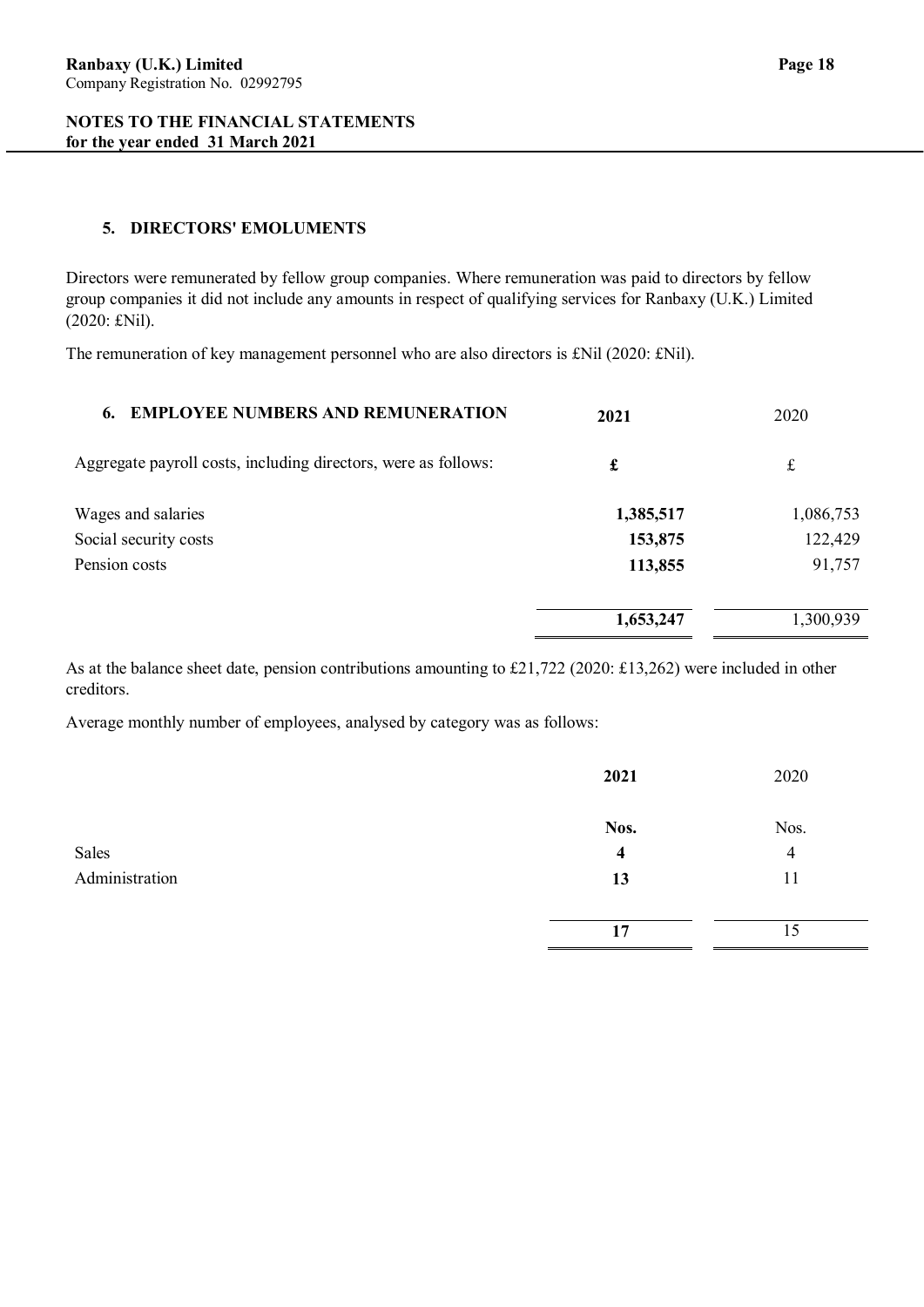| 7. TAXATION                                          | 2021    | 2020    |  |
|------------------------------------------------------|---------|---------|--|
|                                                      | £       | £       |  |
| UK corporation tax on profits for the current period | 3,715   | 4,430   |  |
| Adjustment in respect of prior years                 | (3,554) |         |  |
| Current year tax charge                              | 161     | 4,430   |  |
| Deferred tax charge (see note 13)                    | 136,247 | 219,904 |  |
| Total tax charge                                     | 136,408 | 224,334 |  |

## **Factors affecting the tax charge for the year.**

The tax assessed for the year is higher than the standard rate of corporation tax in the United Kingdom at 19% (2020: 19%)

The difference is explained as follows:

| Profit on ordinary activities before taxation                    | 934,704   | 978,884 |
|------------------------------------------------------------------|-----------|---------|
| Profit on ordinary activities multiplied by the standard         |           |         |
| rate of corporation tax in the United Kingdom at 19% (2020: 19%) | 177,594   | 185,988 |
| Effect of:                                                       |           |         |
| Expenses not deductible for tax purposes                         | 3,423     |         |
| Deferred tax provided at different rate                          | (41, 055) | 38,346  |
| Adjustment for previous year tax                                 | (3,554)   |         |
| Tax expense for the year.                                        | 136,408   | 224,334 |

## **Factors that may affect future, current and total tax charges**

The current standard rate of corporation tax is 19%. In the 2021 UK budget statement, the Chancellor has proposed to increase the corporate income tax rate from 19% to 25% from April 2023. Small businesses with profits of £50,000 or less will continue to pay corporation tax at 19% from April 2023 and companies with profits between £50,000 and £250,000 will pay tax at the main 25% rate reduced by a marginal relief. These changes have not yet been enacted so deferred tax has been provided at 19%.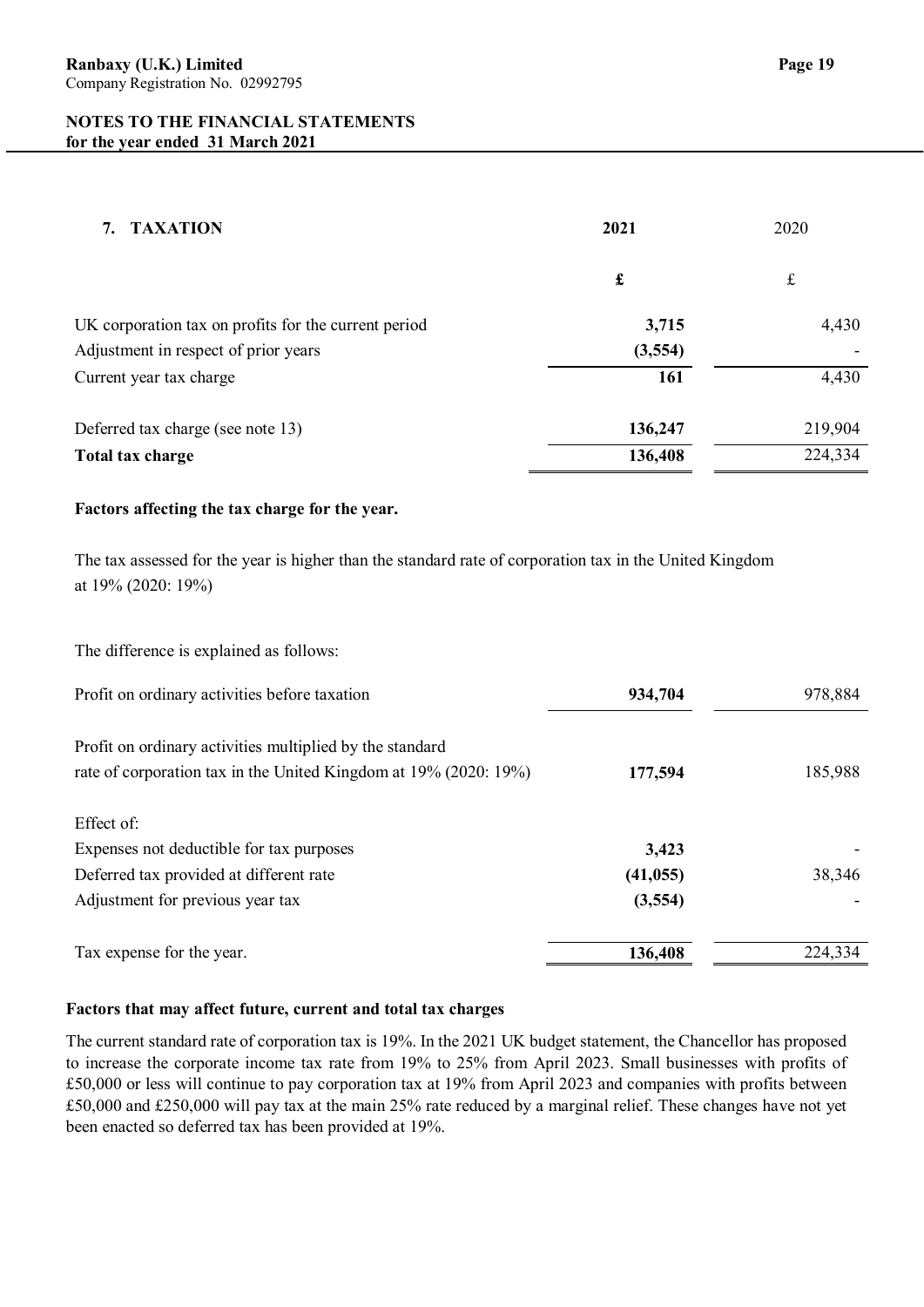| 8. INTANGIBLE FIXED ASSETS           | Product<br><b>Licences</b> |
|--------------------------------------|----------------------------|
| At Cost                              | £                          |
| As at 1 April 2020 and 31 March 2021 | 168,620                    |
| <b>Amortisation and impairment</b>   |                            |
| As at 1 April 2020 and 31 March 2021 | 168,620                    |
| Net book value :                     |                            |
| 31 March 2021                        |                            |
| 31 March 2020                        |                            |

# **9. TANGIBLE FIXED ASSETS**

|                     |             | Computer             |                    |
|---------------------|-------------|----------------------|--------------------|
|                     | Office      | equipment            |                    |
|                     | equipment   | & software           | <b>Total</b>       |
|                     | $\mathbf f$ | $\pmb{\mathfrak{L}}$ | $\pmb{\mathbf{f}}$ |
| At Cost:            |             |                      |                    |
| 1 April 2020        | 17,212      | 48,557               | 65,769             |
| Additions           |             | 4,392                | 4,392              |
| 31 March 2021       | 17,212      | 52,949               | 70,161             |
| Depreciation:       |             |                      |                    |
| 1 April 2020        | 16,428      | 40,759               | 57,187             |
| Charge for the year | 548         | 4,511                | 5,059              |
| 31 March 2021       | 16,976      | 45,270               | 62,246             |
| Net book value :    |             |                      |                    |
| 31 March 2021       | 236         | 7,679                | 7,915              |
| 31 March 2020       | 784         | 7,798                | 8,582              |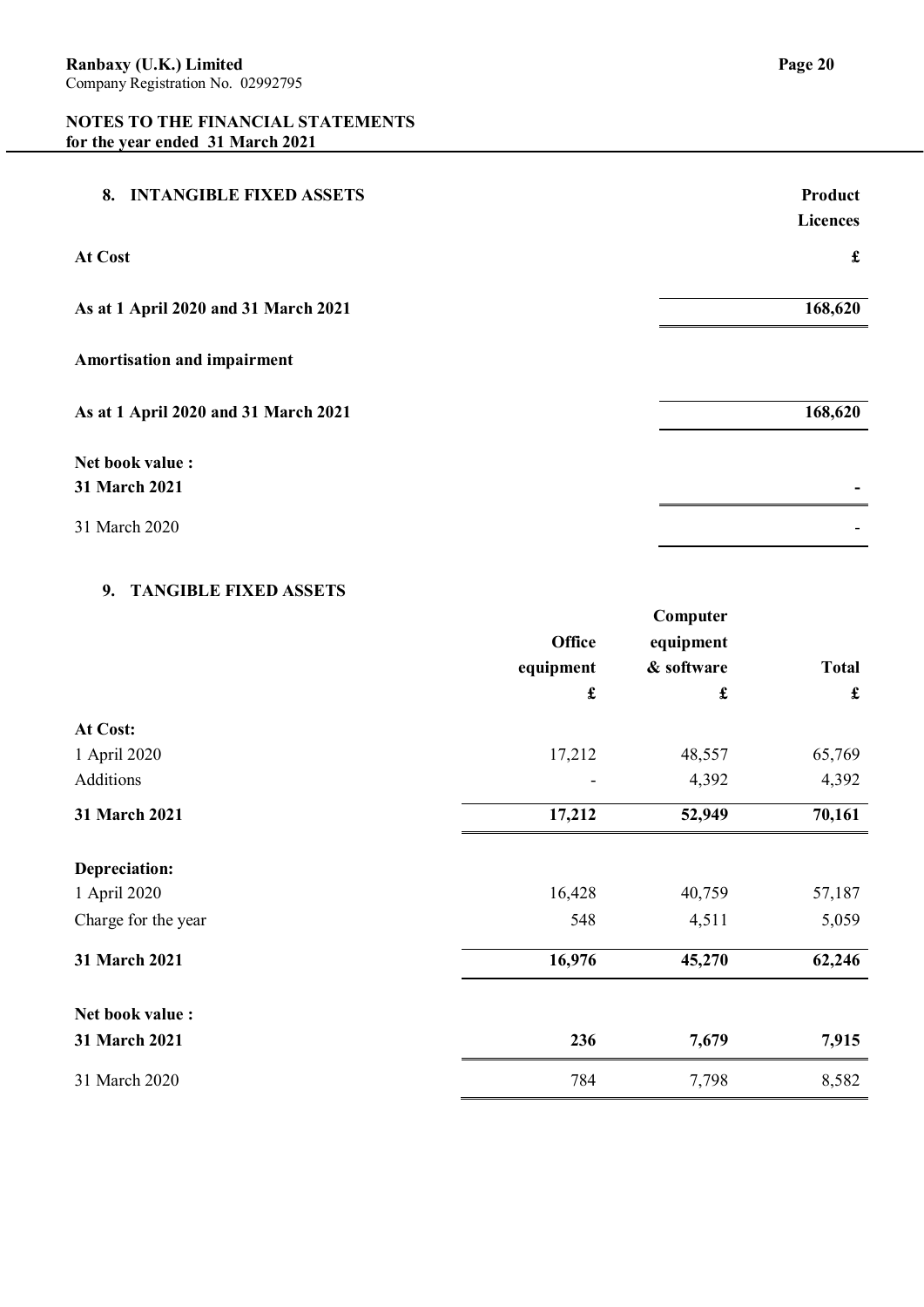| 10. STOCKS                                                                        | 2021                 | 2020       |
|-----------------------------------------------------------------------------------|----------------------|------------|
|                                                                                   | $\pmb{\mathfrak{L}}$ | $\pounds$  |
| Finished goods held for resale                                                    | 14,258,946           | 6,201,362  |
| Stocks are stated after provision for impairment of £2,462,897 (2020 : £879,514). |                      |            |
| 11. DEBTORS:                                                                      |                      |            |
|                                                                                   | 2021                 | 2020       |
|                                                                                   | £                    | $\pounds$  |
| Amounts falling due within one year:                                              |                      |            |
| Trade debtors                                                                     | 9,545,848            | 11,427,866 |
| Amounts due from group undertakings                                               | 9,124,846            | 243,175    |
| Other debtors                                                                     | 10,893               | 9,246,701  |
| Prepayments and accrued income                                                    | 45,871               | 56,002     |
| Deferred tax (see note 13)                                                        | 179,176              | 179,426    |
|                                                                                   | 18,906,634           | 21,153,170 |
| Amounts falling due after more than one year:                                     |                      |            |
| Other debtors                                                                     | 18,626               | 16,567     |
| Deferred tax (see note 13)                                                        | 56,486               | 192,483    |
|                                                                                   | 75,112               | 209,050    |
| Trade debtors are stated after provisions for impairment of £1,136 (2020 : £Nil). |                      |            |

## **12. CREDITORS:** amounts falling due within one year

|                                       | 2021       | 2020       |
|---------------------------------------|------------|------------|
|                                       | £          | £          |
| Trade creditors                       | 1,677,789  | 1,472,590  |
| Amounts owed to group undertakings    | 13,493,859 | 9,798,306  |
| Corporation tax                       | 3,715      | 4,430      |
| Social security costs and other taxes | 2,712,832  | 1,332,404  |
| Other creditors                       | 23,816     | 13,306     |
| Accruals and deferred income          | 483,892    | 814,896    |
|                                       | 18,395,903 | 13,435,932 |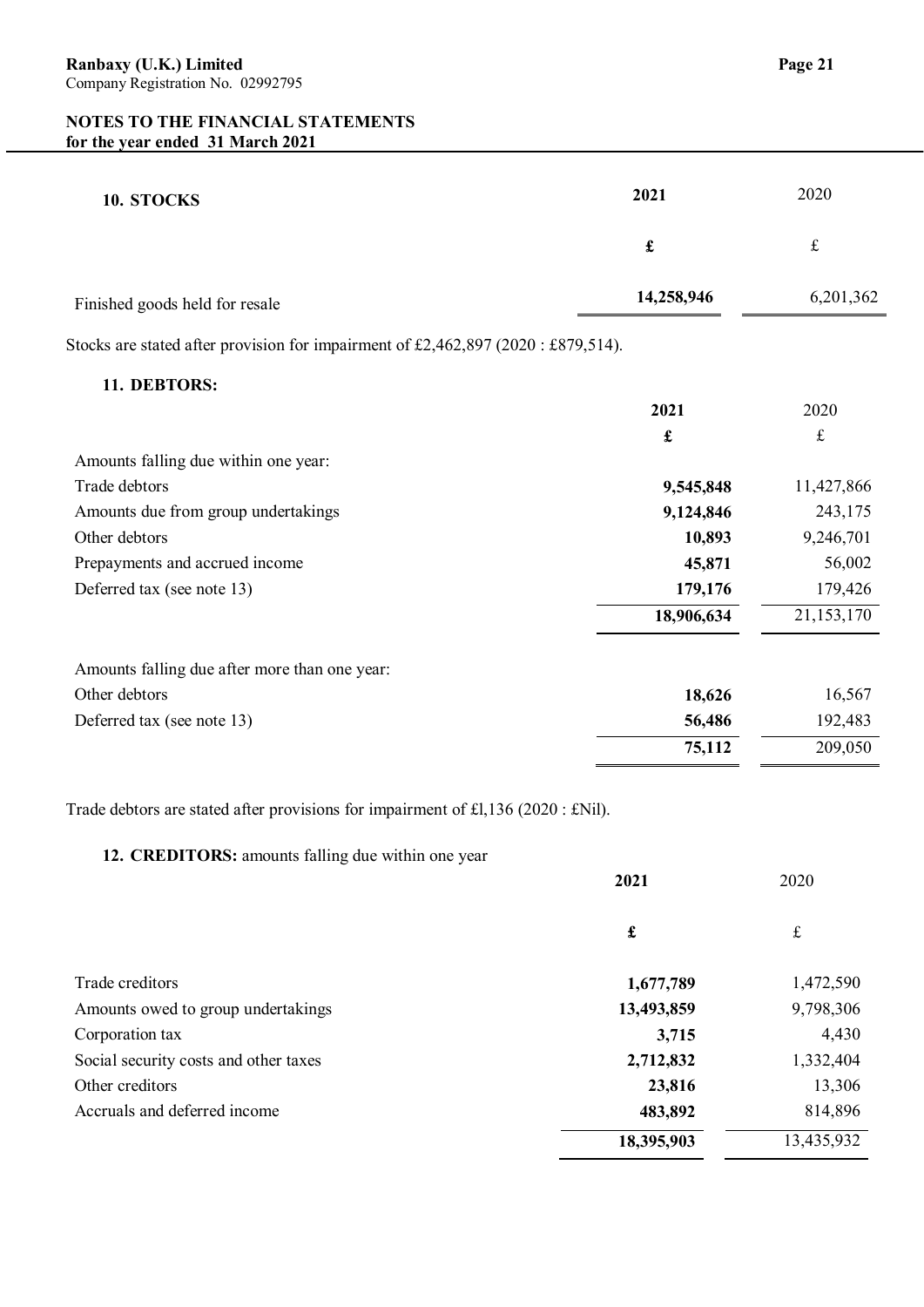The company has a bank overdraft facility and a composite facility available to use which is secured by a fixed and floating charge over all assets. Interest is charged at 1% over the bank's base rate. Neither facility was utilised during the year.

## **13. DEFERRED TAXATION**

|                                   | 2021       | 2020      |
|-----------------------------------|------------|-----------|
|                                   | £          | £         |
| At 1 April 2020                   | 371,909    | 591,813   |
| Movement in the year (see note 7) | (136, 247) | (219,904) |
| At 31 March 2021                  | 235,662    | 371,909   |

Deferred taxation included in the financial statements is set out below:

|                                 | 2021        | 2020      |
|---------------------------------|-------------|-----------|
| Deferred tax asset (liability): | $\mathbf f$ | $\pounds$ |
| Decelerated capital allowances  | 9,350       | 11,606    |
| Other timing differences        | 13,281      | 11,334    |
| Losses to be utilised           | 213,031     | 348,969   |
|                                 | 235,662     | 371,909   |

## **Factors that may affect future tax charges**

The directors have assessed that the taxable losses will be utilised in the next 5 years to justify the inclusion of a deferred tax asset of £0.24 million as at 31 March 2021. This is based upon the fact that the company has generated strong profits for five successive periods having overcome factors causing earlier losses. This is based upon detailed forecasts that the directors have prepared to support their medium term plans.

The current standard rate of corporation tax is 19%. In the 2021 UK budget statement, the Chancellor has proposed to increase the corporate income tax rate from 19% to 25% from April 2023. Small businesses with profits of £50,000 or less will continue to pay corporation tax at 19% from April 2023 and companies with profits between £50,000 and £250,000 will pay tax at the main 25% rate reduced by a marginal relief.

There are no other factors that may significantly affect future tax charges.

Based on current plans, the company will have sufficient brought forward tax losses available to offset against future taxable profits for the foreseeable future thereby reducing future tax payments.